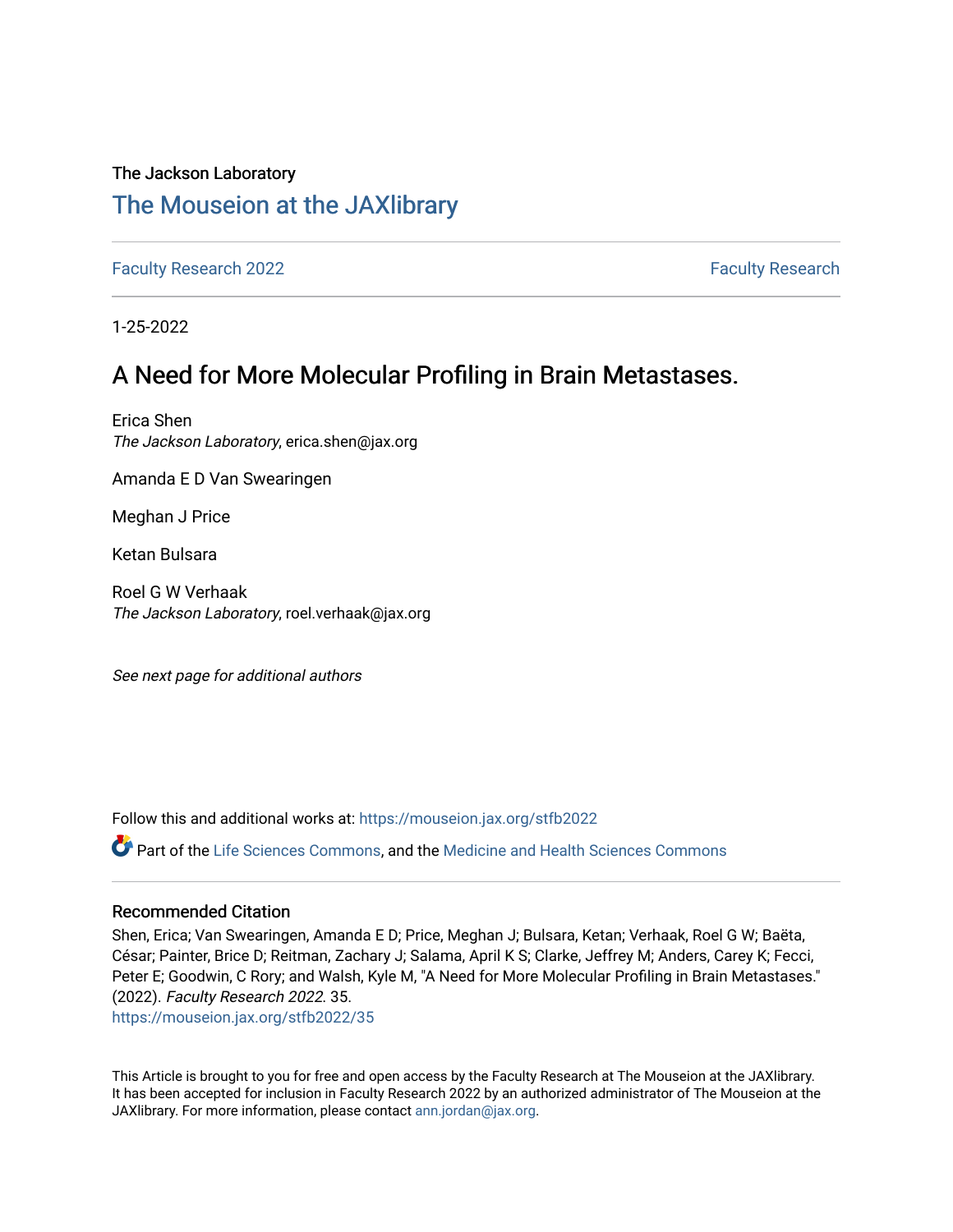#### Authors

Erica Shen, Amanda E D Van Swearingen, Meghan J Price, Ketan Bulsara, Roel G W Verhaak, César Baëta, Brice D Painter, Zachary J Reitman, April K S Salama, Jeffrey M Clarke, Carey K Anders, Peter E Fecci, C Rory Goodwin, and Kyle M Walsh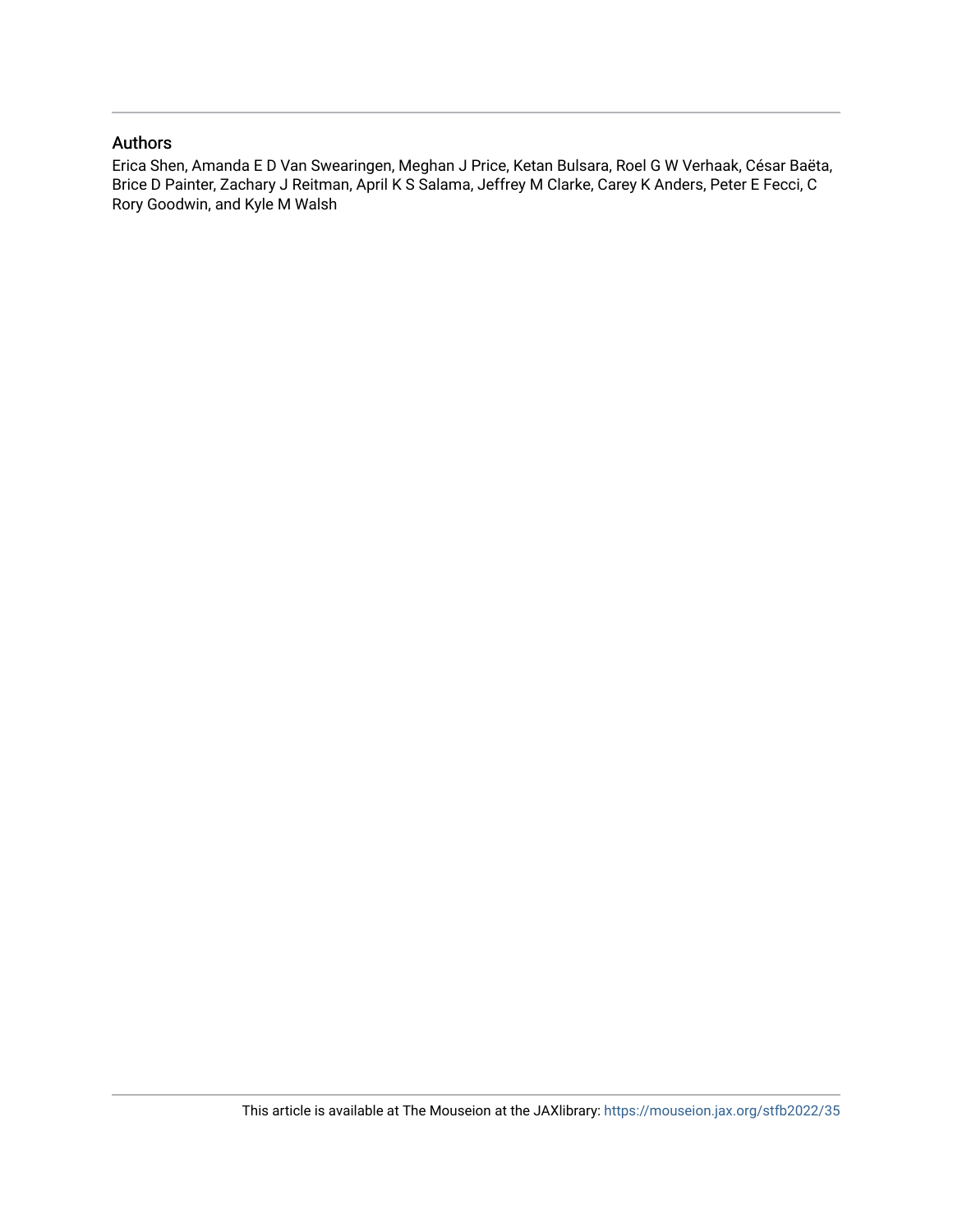



# [A Need for More Molecular Pro](https://www.frontiersin.org/articles/10.3389/fonc.2021.785064/full)filing [in Brain Metastases](https://www.frontiersin.org/articles/10.3389/fonc.2021.785064/full)

Erica Shen <sup>1,2</sup>, Amanda E. D. Van Swearingen <sup>3,4</sup>, Meghan J. Price <sup>5</sup>, Ketan Bulsara <sup>1</sup>, Roeland G. W. Verhaak <sup>1,2,6</sup>, César Baëta <sup>4,5</sup>, Brice D. Painter <sup>4,5</sup>, Zachary J. Reitman 5,7, April K. S. Salama<sup>3,4</sup>, Jeffrey M. Clarke<sup>3,4</sup>, Carey K. Anders<sup>3,4</sup>, Peter E. Fecci<sup>4,5</sup>, C. Rory Goodwin<sup>4,5†</sup> and Kyle M. Walsh<sup>4,5\*†</sup>

<sup>1</sup> Division of Neurosurgery, Department of Surgery, University of Connecticut, Farmington, CT, United States, <sup>2</sup> The Jackson Laboratory for Genomic Medicine, Farmington, CT, United States, <sup>3</sup> Division of Medical Oncology, Department of Medicine, Duke University Medical Center, Durham, NC, United States, <sup>4</sup> Duke Center for Brain and Spine Metastasis, Duke Cancer Institute, Duke University Medical Center, Durham, NC, United States, <sup>5</sup> Department of Neurosurgery, Duke University Medical Center, Durham, NC, United States, <sup>6</sup> Department of Neurosurgery, Cancer Center Amsterdam, Amsterdam Universitair Medische Centra (UMC), Vrije Universiteit Amsterdam (VU) University Medical Center (VUmc), Amsterdam, Netherlands, <sup>7</sup> Department of Radiation Oncology, Duke University Medical Center, Durham, NC, United States

#### **OPEN ACCESS**

#### Edited by:

Jennifer Yu, Western Reserve University, United States

#### Reviewed by:

Timothy F. Burns, University of Pittsburgh, United States Alessia Pellerino, University Hospital of the City of Health and Science of Turin, Italy

#### \*Correspondence:

Kyle M. Walsh [kyle.walsh@duke.edu](mailto:kyle.walsh@duke.edu)

† These authors have contributed equally to this work and share senior authorship

#### Specialty section:

This article was submitted to Neuro-Oncology and Neurosurgical Oncology, a section of the journal Frontiers in Oncology

Received: 28 September 2021 Accepted: 22 December 2021 Published: 25 January 2022

#### Citation:

Shen E, Van Swearingen AED, Price MJ, Bulsara K, Verhaak RGW, Baëta C, Painter BD, Reitman ZJ, Salama AKS, Clarke JM, Anders CK, Fecci PE, Goodwin CR and Walsh KM (2022) A Need for More Molecular Profiling in Brain Metastases. Front. Oncol. 11:785064. [doi: 10.3389/fonc.2021.785064](https://doi.org/10.3389/fonc.2021.785064)

As local disease control improves, the public health impact of brain metastases (BrM) continues to grow. Molecular features are frequently different between primary and metastatic tumors as a result of clonal evolution during neoplasm migration, selective pressures imposed by systemic treatments, and differences in the local microenvironment. However, biomarker information in BrM is not routinely obtained despite emerging evidence of its clinical value. We review evidence of discordance in clinically actionable biomarkers between primary tumors, extracranial metastases, and BrM. Although BrM biopsy/resection imposes clinical risks, these risks must be weighed against the potential benefits of assessing biomarkers in BrM. First, new treatment targets unique to a patient's BrM may be identified. Second, as BrM may occur late in a patient's disease course, resistance to initial targeted therapies and/or loss of previously identified biomarkers can occur by the time of occult BrM, rendering initial and other targeted therapies ineffective. Thus, current biomarker data can inform real-time treatment options. Third, biomarker information in BrM may provide useful prognostic information for patients. Appreciating the importance of biomarker analyses in BrM tissue, including how it may identify specific drivers of BrM, is critical for the development of more effective treatment strategies to improve outcomes for this growing patient population.

Keywords: brain metastases, sequencing, biomarkers, neurosurgery, discordance

# **HIGHLIGHTS**

- The genomic status of BrM can alter treatment plans for patients by providing new targetable options.
- Molecular profiling of BrM can indicate that a therapy is no longer effective for a patient.
- Biomarker information in BrM may provide useful prognostic information for patients.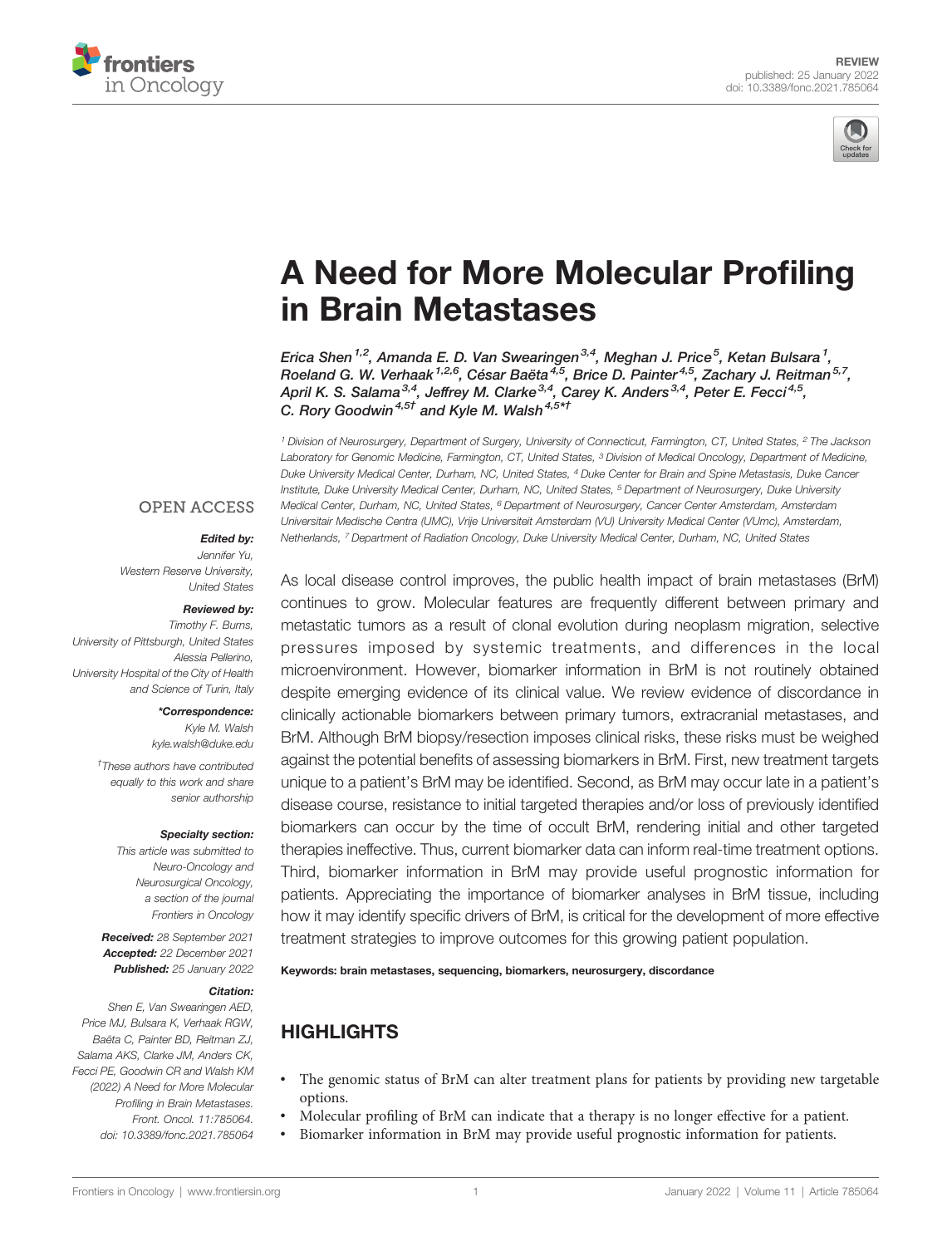# INTRODUCTION

Far exceeding primary central nervous system (CNS) neoplasms in number, metastases to the brain pose a significant societal burden. Of an estimated 1.7 million new cancer diagnoses per year in the United States, approximately 6%–14% of these patients are expected to ultimately develop a metastasis to the brain ([1](#page-9-0)–[3\)](#page-9-0). Brain metastases (BrM) most commonly arise in patients with primary lung, breast, and melanoma neoplasms but are also observed in patients with renal cell carcinoma, prostate cancer, colorectal cancer, and many other primary cancer histologies [\(4\)](#page-9-0).

Patients with BrM face a dismal prognosis, with a median overall survival of <6 months regardless of primary cancer type based on historical data ([5](#page-9-0), [6\)](#page-9-0). Clinically actionable molecular biomarkers, such as genetic alterations and aberrant gene expression, have been increasingly identified and translated into treatment options for cancer patients, with more specific emphasis placed on patients with BrM in recent years [\(7\)](#page-9-0). Identifying accurate molecular biomarkers for BrM is crucial to developing more effective therapies and advancing personalized oncology care.

Modern management of BrM involves multidisciplinary consideration of surgery, radiation therapy, and systemic therapy options. Surgical resection of BrM provides a survival advantage for patients with a single metastasis ([8](#page-9-0)). In modern practice, neurosurgical resection is considered for patients with a limited number of BrM, for larger metastases, for metastases that can be safely resected, when tissue is needed for diagnosis, and when debulking is needed to alleviate symptoms. Historically, patients were treated with whole-brain radiation therapy (WBRT) either alone or after surgical management given the ability for WBRT to extend intracranial progression-free survival ([9](#page-9-0)). However, modern radiation treatments have shifted toward approaches that seek to mitigate the neurocognitive side effects of WBRT, such as hippocampal avoidant WBRT with memantine ([10\)](#page-9-0) or stereotactic radiosurgery (SRS) directed only at the BrM without WBRT. This is due to the ability for SRS to mitigate the neurocognitive side effects of WBRT, while providing comparable overall survival and local intracranial control outcomes (albeit at a cost of decreased distant intracranial control) ([11\)](#page-9-0). Increasingly, systemic therapies including chemotherapy, targeted therapies, and immunotherapies are applied for BrM patients. The identification of select BrM patients for whom surgery or radiotherapy can be deferred while the patients are treated with systemic therapies is a topic of investigation for many cancer subtypes.

When surgical management is a primary BrM treatment strategy, biomarker analyses of BrM tissues can offer additional clinical gains. Surgical intervention is often indicated for BrM that are >3 cm, situated in an accessible and/or superficial location, or causing mass effect on the brain ([12\)](#page-10-0). Currently, obtaining a tissue biopsy for the primary or sole indication of assessing biomarker information in BrM is not routinely performed due to associated clinical risks in a patient population with a relatively poor prognosis. Biopsies of BrM,

including concurrent biopsies obtained during laser interstitial thermal therapy (LITT) [\(13](#page-10-0)), are routinely sent to pathology for diagnostic confirmation and/or differentiation from radiation necrosis. However, these biopsies are rarely sent for broad molecular profiling despite an overall increase in the use of commercial and in-house genomic and transcriptomic sequencing services as part of routine oncology care ([14,](#page-10-0) [15\)](#page-10-0).

It has been generally accepted that cancer progression involves somatic clonal evolution ([16\)](#page-10-0). Biomarkers identified from primary tumor resections are often assessed years prior to development of BrM and may not reflect emergence of resistance mechanisms that arise during the metastatic process and under treatment pressures. Molecular biomarkers presenting in distant metastases are frequently different from those initially presenting in primary sites. Studies demonstrate that biopsies of other extracranial metastatic sites also do not fully recapitulate the molecular features of BrM—due in part to clonal evolution during neoplasm migration and systemic treatment ([16](#page-10-0)–[19\)](#page-10-0). Comparisons of the somatic landscape across visceral metastases may fail to take into account the unique requirements for BrM, such as enabling extravasation through non-fenestrated capillaries, hypoxia-induced neoangiogenesis, and adaptation to the CNS metabolic microenvironment [\(20\)](#page-10-0). Newer and less invasive techniques for biomarker testing have emerged in recent years (e.g., liquid biopsies). In a recent study, next-generation sequencing of cell-free DNA (cfDNA) from cerebrospinal fluid was shown to be more sensitive than cytologic analysis for diagnosing leptomeningeal disease [\(21](#page-10-0)). In the future, cfDNA may be a beneficial tool to detect potential actionable biomarkers in BrM. The use of liquid biopsies to evaluate the response of metastatic tumors to treatment and to provide prognostic information still warrants future investigation [\(22](#page-10-0)).

Here, we review the discordance of clinically actionable biomarkers measured in BrM from lung cancer, breast cancer, and melanoma compared to primary sites and extracranial metastases. We discuss these emerging data within the framework of three principal motivations for increased molecular profiling in BrM. First, new treatment targets may be identified as unique actionable mutations emerge in BrM compared to the primary tumor or extracranial metastases. Second, BrM molecular profiling may identify biomarkers of resistance or loss of actionable alterations, thereby excluding ineffective therapies from a treatment plan. Third, new biomarker information in BrM could provide useful prognostic information to aid clinicians and patients in discussing expectations for care.

Obtaining genomic sequencing data on BrM will also help to identify novel drivers that may play a key role in promoting BrM. In a recent report where the authors performed whole-exome sequencing of brain metastases from lung adenocarcinomas (BM-LUAD) and primary lung adenocarcinomas using case– control analysis to identify genomic alterations that promote BrM, they identified three regions (MYC, YAP1, MMP13) that had significantly higher amplification frequencies and one region (CDKN2A/B) that had higher deletion frequencies in BM-LUAD as compared to primary lung adenocarcinoma ([23\)](#page-10-0). Additional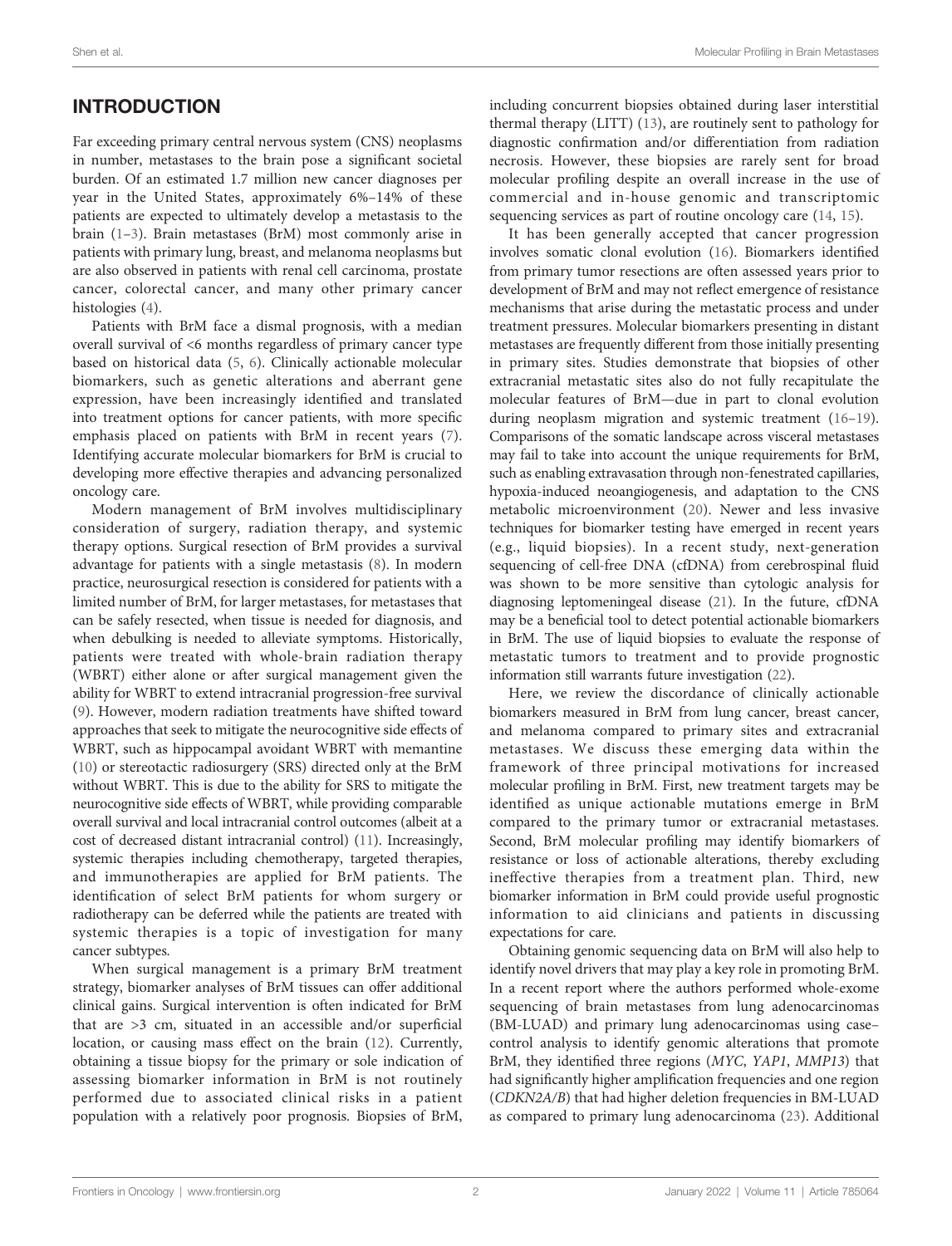investigations will be needed to identify driver somatic alterations that promote brain metastases in other types of primary tumors.

While some clinicians may be daunted by the variety and complexity of biomarker testing options available, the impact of this hurdle is rapidly diminishing as "omics" data are increasingly incorporated into oncology practice. However, comprehensive molecular profiling of BrM tissues remains an underutilized option in most health systems, especially outside of dedicated multidisciplinary BrM services. The development of a common understanding among healthcare professionals of the importance of biomarker analysis in BrM will be critical for the development of more effective treatment strategies against BrM and the advancement of precision oncology approaches in this growing patient population.

## IDENTIFICATION OF NEW, ACTIONABLE TARGETS

BrM tissue, obtained through either biopsies or surgical resection during standard care, can provide additional opportunities to identify new targets that were not present in primary tumors and that diverge from paired extracranial metastases. In seminal work on the molecular divergence of BrM, Brastianos et al. observed that more than half of BrM studied harbored at least one potentially actionable biomarker that was not present in the paired primary neoplasm ([24\)](#page-10-0). Their data from lung, breast, and renal cell cancers further demonstrated that these alterations were often unique to BrM when compared to lymph node and other extracranial metastases ([24](#page-10-0)). These results have been supported by other recent analyses identifying potentially new and actionable biomarkers in BrM arising from non-small cell lung cancer (NSCLC), breast cancer, and melanoma, described below and summarized in [Table 1](#page-5-0).

## Non-Small Cell Lung Cancer

Among the various biomarkers associated with lung cancer, genetic alterations in epidermal growth factor receptor (EGFR) are perhaps the most notable biomarker affecting the management of NSCLC patients with BrM. Previous reports have observed a discordance rate of EGFR mutation status between paired BrM and corresponding primary lung tumor samples from 19% to as high as 67% [\(25](#page-10-0), [26\)](#page-10-0), with BrM typically displaying a higher frequency of EGFR mutations than primary NSCLC tumors [\(79](#page-11-0)). Identification of EGFR mutations in BrM presents treatment opportunities, as studies suggest that firstgeneration EGFR tyrosine kinase inhibitors (TKIs), such as gefitinib and erlotinib, have CNS activity ([80](#page-11-0)–[83\)](#page-11-0). It is important to note that patients with NSCLC BrM who received erlotinib or gefitinib plus radiotherapy or chemotherapy have exhibited significant intracranial responses and experienced longer progression-free survival (PFS) and median overall survival (OS) compared with patients who received erlotinib or gefitinib alone [\(27](#page-10-0), [28](#page-10-0)). Similar considerations can be entertained

for patients receiving the third-generation EGFR TKI osimertinib, which has emerged as an attractive first-line treatment for NSCLC and for NSCLC harboring EGFR Thr790Met (T790M) mutations [\(29](#page-10-0)).

Anaplastic lymphoma kinase (ALK) is another notable biomarker in the management of NSCLC patients with BrM [\(84,](#page-11-0) [85\)](#page-11-0). The most prevalent ALK alteration involves the fusion of ALK with the microtubule-associated protein-like 4 gene (EML4). The fusion event results in the autophosphorylation and constitutive activation of ALK kinase, which contributes to tumorigenesis and progression ([86,](#page-12-0) [87](#page-12-0)). Current data suggest that the concordance for ALK gene fusion between the primary neoplasm site and the matched BrM appears high ([33\)](#page-10-0). Knowing the ALK mutation status in BrM is critical, as several drugs exhibiting CNS penetrance, in particular alectinib, brigatinib, and lorlatinib, have been approved by the FDA for the treatment of ALK-fusion-positive metastatic NSCLC ([34](#page-10-0), [35\)](#page-10-0). Alectinib, brigatinib, and lorlatinib have all been demonstrated in clinical trials (Alex, ALTA-1L, and Crown) to have superior efficacy to crizotinib in the primary treatment of ALK-positive NSCLC ([36](#page-10-0)– [38](#page-10-0)). Intracranial response rates in these and other trials indicate that brigatinib and lorlatinib have significant efficacy against ALK-positive BrM ([38,](#page-10-0) [39](#page-10-0), [88](#page-12-0)), although the effectiveness of these agents on ALK-amplified BrM requires further investigation.

Many biomarkers demonstrate a significant rate of concordance between primary tumor sites and BrM. Nevertheless, routine molecular profiling of BrM will help identify possible new actionable biomarkers, especially when there are approved therapeutic options that exhibit good blood–brain barrier permeability, which were recently elegantly reviewed by Soffietti and colleagues ([7\)](#page-9-0). These targets include ROS Proto-Oncogene 1 (ROS1), MET Proto-Oncogene (MET) exon 14 skipping mutation, RET Proto-Oncogene (RET), Neurotrophic Receptor Tyrosine Kinase (NTRK), B-Raf Proto-Oncogene (BRAF), and KRAS Proto-Oncogene (KRAS). Both crizotinib and entrectinib, multi-targeted TKIs, are now U.S. Food and Drug Administration (FDA)-approved for treatment of NSCLC patients with ROS1-rearranged mutations [\(40](#page-10-0), [43\)](#page-10-0). However, as noted above, crizotinib has demonstrated limited intracranial efficacy in the clinic, while studies with entrectinib have reported intracranial response rates of up to 55% [\(89\)](#page-12-0). Studies with lorlatinib and ceritinib in ROS1-positive NSCLC have also demonstrated high rates of intracranial response in patients with BrM ([41,](#page-10-0) [88\)](#page-12-0). In a Phase 2, open-label study, approximately 50% of NSCLC patients with MET exon 14 skipping mutations had some response to treatment with tepotinib and capmatinib [\(43](#page-10-0), [44](#page-10-0)). Both capmatinib and tepotinib are FDA-approved for treatment of patients with MET exon 14 skipping mutant metastatic NSCLC, and recent studies report promising intracranial responses to both agents in patients with this mutation ([44](#page-10-0), [45\)](#page-10-0). Selpercatinib and pralsetinib, two highly selective inhibitors of RET kinase, have been recently approved by the FDA for use in NSCLC patients with RET mutations ([51](#page-11-0), [52](#page-11-0)) and have both shown robust intracranial activity in patients with BrM ([53,](#page-11-0) [54\)](#page-11-0). KRAS is frequently altered in NSCLC, either through activating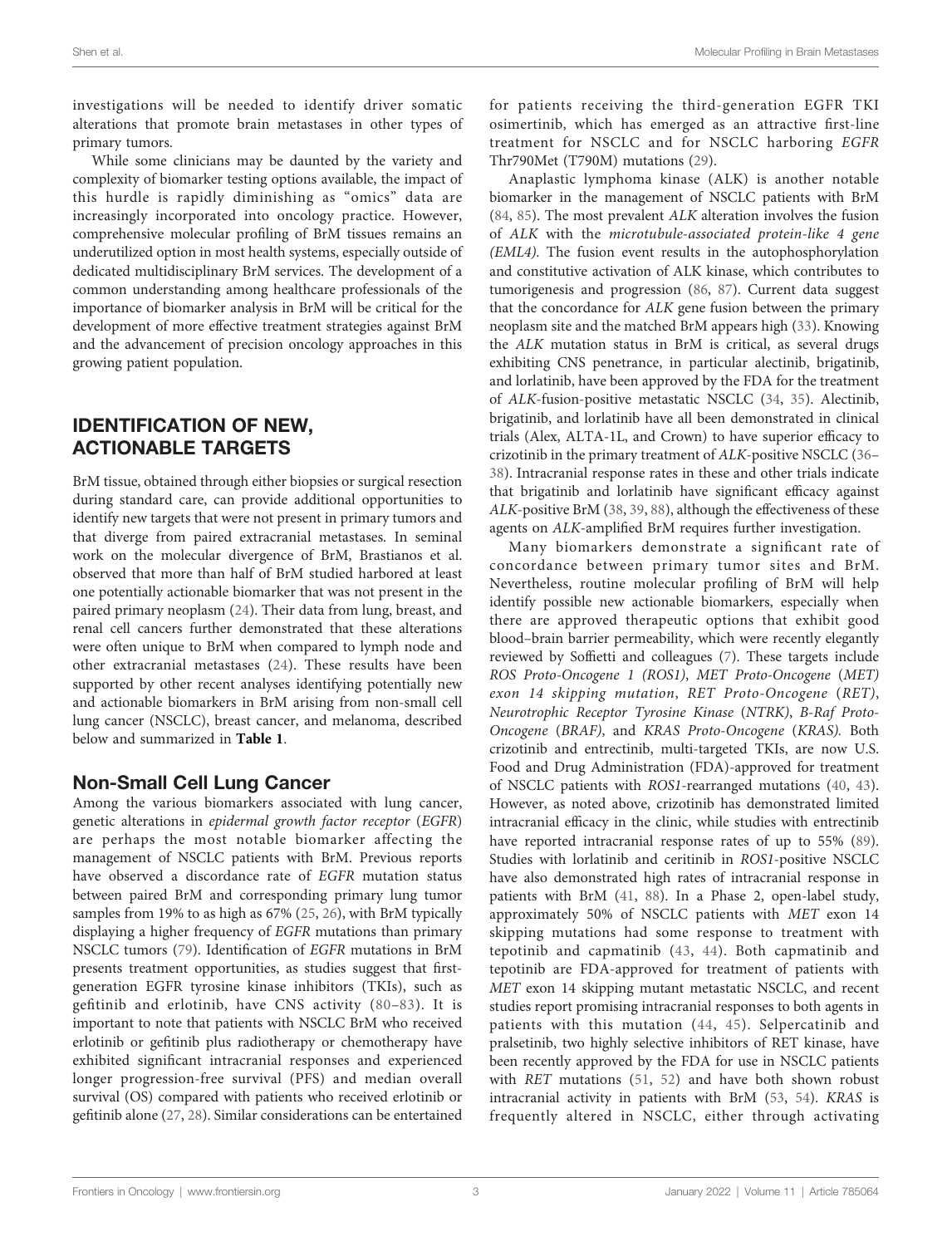|               | <b>Biomarkers</b><br>(types)                                                     | <b>Mechanisms</b><br>of Actions                                       | <b>Discordance Rates</b><br><b>Between BrM and</b><br><b>Primary And Extracranial</b><br><b>Neoplasm Sites</b>  | <b>Therapeutic Options</b><br>if Biomarkers Are<br><b>Present In BrM</b>                                                | <b>Alternative Therapeutic Options if</b><br>Drug Resistance Has Occurred                                                                                | Associated<br>Prognostic<br>Information                                                             |  |
|---------------|----------------------------------------------------------------------------------|-----------------------------------------------------------------------|-----------------------------------------------------------------------------------------------------------------|-------------------------------------------------------------------------------------------------------------------------|----------------------------------------------------------------------------------------------------------------------------------------------------------|-----------------------------------------------------------------------------------------------------|--|
| <b>NSCLC</b>  | <b>EGFR</b><br>(mutation)                                                        | Receptor<br>tyrosine kinase                                           | 19%-66.7% (25, 26)                                                                                              | TKIs: afatinib; erlotinib<br>or gefitinib $+$<br>radiotherapy or<br>chemotherapy (27-29)                                | Osimertinib targeting EGFR T790M<br>(30, 31)                                                                                                             | ↑ PFS in EGFR-<br>mutant tumors<br>treated with icotinib<br>vs. uncommon<br>EGFR mutations (32)     |  |
|               | <b>ALK</b><br>(rearrangement)                                                    | Receptor<br>tyrosine kinase                                           | ALK fusion: rare<br>ALK amplification w/o<br>fusion: 12.5% (33)                                                 | TKIs: ceritinib,<br>alectinib, brigatinib, or<br>lorlatinib (34-39)                                                     |                                                                                                                                                          |                                                                                                     |  |
|               | ROS1<br>(rearrangement)                                                          | Receptor<br>tyrosine kinase                                           | ROS1 fusions enriched in<br><b>BrM</b> (26)                                                                     | TKIs: entrectinib,<br>lorlatinib, ceritinib<br>(40, 41)                                                                 |                                                                                                                                                          |                                                                                                     |  |
|               | MET (mutation/<br>overexpression)                                                | Receptor<br>tyrosine kinase                                           | Mutations and<br>amplifications enriched in<br><b>BrM</b> (42)                                                  | TKIs: tepotinib,<br>capmatinib (43-45)                                                                                  | Possibly contributing to EGFR<br>treatment resistance; combination<br>therapies under investigation<br>$(42, 46 - 50)$                                   |                                                                                                     |  |
|               | RET (mutation/<br>rearrangement)<br><b>KRAS</b><br>(overexpression/<br>mutation) | Receptor<br>tyrosine kinase<br>GTPase                                 | 13% (55)                                                                                                        | TKIs: selpercatinib,<br>pralsetinib (51-54)<br>TKIs: sotorasib (G12C)<br>(56)                                           |                                                                                                                                                          |                                                                                                     |  |
| <b>Breast</b> | ER/PR                                                                            | Hormone                                                               | ER: 13.6%-29.2% (57-59)                                                                                         | Endocrine therapy:                                                                                                      |                                                                                                                                                          |                                                                                                     |  |
| cancer        | (expression/<br>mutation)                                                        | receptor                                                              | PR: 4.2%-44.4%                                                                                                  | tamoxifen $(57, 58)$                                                                                                    |                                                                                                                                                          |                                                                                                     |  |
|               | HER <sub>2</sub><br>(overexpression/<br>mutation)                                | Receptor<br>tyrosine kinase                                           | 2.3%-23.8% (57-60)                                                                                              | Anti-HER2:<br>trastuzumab,<br>pertuzumab, lapatinib<br>(14, 61)<br>anti-AR: bicalutamide<br>or enzalutamide<br>(62, 63) |                                                                                                                                                          | ↑ OS likely attributed<br>to treatment effects<br>(59)                                              |  |
|               | PTEN (loss)                                                                      | Regulation of<br>PI3K/AKT/<br>mTOR pathway                            | Loss of PTEN is often seen<br>in BrM, but is less<br>commonly seen in<br>extracranial sites (64-66)             | PARP inhibitors:<br>olaparib, veliparib<br>(7, 67, 68)                                                                  | Single-targeting therapies often found<br>ineffective; combination therapies<br>currently under investigation (e.g.,<br>HER3+PI3K or PI3K+mTOR) (69, 70) | ↓ time to tumor<br>recurrence in a<br>distant site (63)<br><b>J OS in TNBC</b><br>subtypes (71, 72) |  |
|               | CDK pathway<br>(mutation/loss)                                                   | Serine/threonine<br>protein kinase;<br>regulation of G1<br>checkpoint | Clinically actionable<br>alterations in the CDK<br>pathway genes in 28% of<br>BrM not seen in primaries<br>(24) | CDK4/6 inhibitors:<br>abemaciclib,<br>palbociclib, ribociclib<br>(24, 73, 74)                                           |                                                                                                                                                          |                                                                                                     |  |
|               | RB1 (loss)<br>HK <sub>2</sub><br>(overexpression)                                | Regulation of<br>G1 checkpoint<br>Glucose<br>metabolism               | RB1 loss more commonly<br>observed in BrM (24)                                                                  |                                                                                                                         | May contribute to CDK4/6 inhibitor<br>treatment resistance (24, 73, 74)                                                                                  | post-craniotomy<br>survival in breast<br>cancer patients w/<br>BrM (75)                             |  |
|               | <b>Melanoma</b> BRAF (mutation)                                                  | Serine-threonine 7% (76, 77)<br>kinase                                |                                                                                                                 | TKIs: vemurafenib,<br>dabrafenib (78)                                                                                   |                                                                                                                                                          |                                                                                                     |  |

<span id="page-5-0"></span>

|  |  |  |  | TABLE 1   Summary of therapeutic possibilities and prognostic information associated with biomarkers in brain metastases. |  |  |  |  |  |  |
|--|--|--|--|---------------------------------------------------------------------------------------------------------------------------|--|--|--|--|--|--|
|--|--|--|--|---------------------------------------------------------------------------------------------------------------------------|--|--|--|--|--|--|

RTKis, receptor tyrosine kinase inhibitors; OS, overall survival; PFS, progression-free survival.

mutations or through amplification [\(55](#page-11-0)). The FDA approved in 2021 the first KRAS inhibitor, sotorasib, which specifically targets the G12C mutant form of KRAS, for metastatic NSCLC. Recent work in matched lung adenocarcinoma primary and BrM tissues reported that KRAS alterations were present in 13% of BrM tissues that were not present in the matched primary, with enrichment of G12C and G13C mutations [\(55\)](#page-11-0). Given the potential intracranial efficacy of sotorasib [\(56\)](#page-11-0) and ongoing trials to address this question, identification of a KRAS G12C

mutation in a BrM may provide a potential new avenue for directed therapy in these patients.

#### Breast Cancer

Among a host of biomarkers important for the clinical management of breast cancer (BC), estrogen receptor (ER), progesterone receptor (PR), and HER2 are the most crucial. Hormone receptor (HR; ER or PR)-negative, HER2-positive, and triple-negative (TNBC; ER-, PR-, HER2-) statuses are associated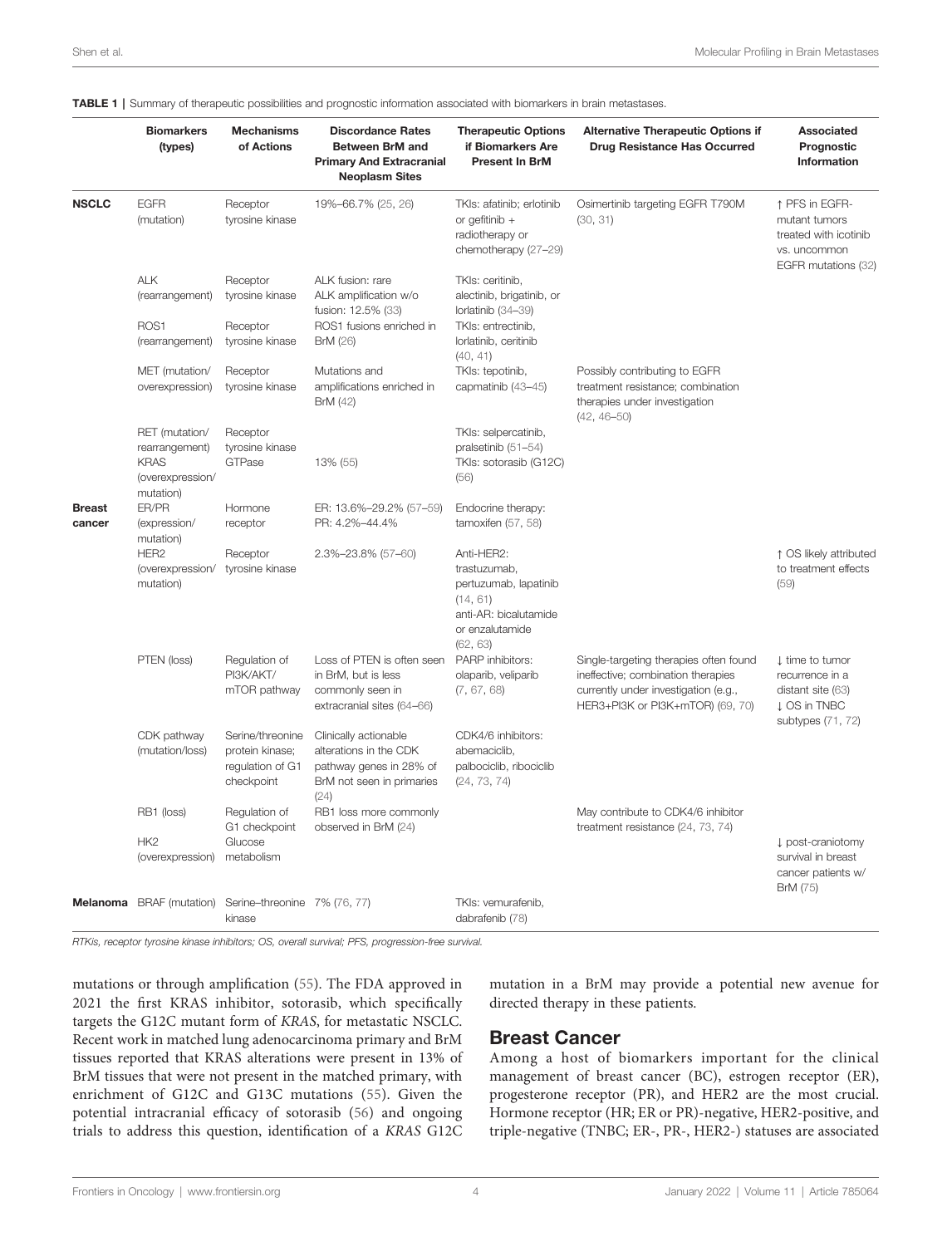with increased risk for BCBrM ([90\)](#page-12-0). High discordance in these biomarkers exists between primary BC and BrM: ER: 13.6%– 29.2%, PR: 4.2%–44.4%, and HER2: 2.3%–23.8% [\(57](#page-11-0)–[59](#page-11-0)). In a recent large analysis, this discordance led to subtype switching between primary tumors and BrM in 22.8% of patients ([91,](#page-12-0) [92\)](#page-12-0). Furthermore, pathology and mRNA expression analyses have revealed a downregulation of ER (ESR1) and PR (PGR) gene expression and an upregulation of HER2 (ERBB2) gene expression in BrM, particularly in those arising from TNBC ([19,](#page-10-0) [60,](#page-11-0) [91,](#page-12-0) [92\)](#page-12-0).

Since HR and HER2 status are frequently used to determine eligibility for therapeutic options, it is important to analyze BrM tissues to obtain accurate biomarker information for appropriate treatment selection [\(58](#page-11-0), [93](#page-12-0)). Importantly, most patients (63.6%) with biomarker discordance between the primary neoplasm and BrM also show discordance between extracranial metastases and BrM, with the primary and extracranial neoplasms typically being concordant ([91,](#page-12-0) [92\)](#page-12-0). Thus, different treatment options may have therapeutic activity in BrM that can currently only be identified by profiling BrM. For instance, anti-HER2 therapy (e.g., trastuzumab, pertuzumab, or lapatinib) can be used for HER2 amplification, which are frequently increased in BrM compared to primaries and extracranial metastases. Recently, newer HER2-targeted agents have shown an ability to reach BrM and generate intracranial responses ([61\)](#page-11-0). Excitingly, a recent exploratory analysis of 291 patients with BrM who were included in the HER2CLIMB randomized controlled trial demonstrated that the addition of tucatinib to trastuzumab and capecitabine doubled the intracranial response rate, highlighting a regimen that may be especially effective against HER2-positive BrM ([14\)](#page-10-0). Similarly, endocrine therapy (e.g., tamoxifen or aromatase inhibitors) can be applied to tumors with positive HR status ([94,](#page-12-0) [95](#page-12-0)). While treatment options for TNBC BrM have historically been limited to chemotherapy, there is emerging evidence of effectiveness of androgen receptor (AR)-targeted therapies (e.g., bicalutamide or enzalutamide) in TNBC [\(62](#page-11-0), [63\)](#page-11-0).

Deletion of phosphatase and tensin homologue (PTEN) on chromosome 10 has been found in a significant portion of BCBrM ([96\)](#page-12-0). Furthermore, significantly decreased PTEN mRNA and protein expression has been observed in BCBrM compared to primary tumors ([71,](#page-11-0) [97\)](#page-12-0). Loss of PTEN may be a critical factor for BrM development, a possibility that is supported by research suggesting that the loss of PTEN is often exhibited in intracranial malignancies but less commonly in extracranial sites ([64](#page-11-0)–[66](#page-11-0)). Downregulation of PTEN expression has not been observed in bone metastases, suggesting that PTEN dysfunction may be uniquely supportive to metastatic growth in the brain microenvironment ([97](#page-12-0)–[99\)](#page-12-0). PTEN antagonizes the phosphatidylinositol 3-kinase (PI3K)/ AKT/mTOR pathway, with loss of PTEN resulting in aberrant activation of the pathway and enhanced tumor cell proliferation ([100](#page-12-0)). Identifying PTEN loss in BrM opens the door to potential therapeutic modalities, including PI3K inhibition [\(7\)](#page-9-0). It has also been suggested that loss of PTEN sensitizes malignant cells to polyadenosine diphosphate ribose polymerase (PARP) inhibition ([67](#page-11-0)). Importantly, BrM profiling could potentially identify

resistance mechanisms for PARP inhibitors to help rationally guide the selection of the next line of therapy. Additional therapeutic options targeting loss of PTEN in BrM require further investigation [\(68](#page-11-0)).

CDK4/6 inhibitors, including abemaciclib, palbociclib, and ribociclib, are another major class of treatment for BC metastases [\(7\)](#page-9-0). Abemaciclib is the most brain permeable of the class and has been tested in a recent clinical trial of patients with HR-positive, HER2-negative BrM with promising results [\(101](#page-12-0)). Palbociclib has also demonstrated intracranial efficacy in patients with CDK pathway alterations and BrM in a basket trial, including in patients with BrM from breast cancer ([102](#page-12-0)). However, clinical studies have linked homozygous retinoblastoma protein 1 (RB1) loss to resistance to CDK4/6 inhibitors ([24,](#page-10-0) [73,](#page-11-0) [74](#page-11-0)). Homozygous RB1 loss has been observed more frequently in metastatic BC, especially BCBrM, as compared to primary tumor sites [\(24\)](#page-10-0). RB1 mutations are linked to chromosomal rearrangements that subsequently disrupt genes that inhibit tumor growth and progression. Thus, molecular profiling of BCBrM may present additional treatment options, or may indicate potential resistance to additional options, for these patients.

#### Melanoma

BRAF is a gene that encodes the B-Raf protein, which is a serine– threonine kinase. Activating mutations in BRAF, the majority of which are BRAF<sup>V600E</sup>, occur in approximately half of cutaneous melanomas [\(103](#page-12-0)). Previous studies have reported that up to 7% of BRAF mutations found in BrM are not found in primary melanoma sites [\(76,](#page-11-0) [77\)](#page-11-0). Highly selective BRAF and MEK inhibitors (e.g., vemurafenib and dabrafenib) are now approved and demonstrate clinically meaningful activity in the brain ([78\)](#page-11-0). These results indicate that biopsies of BrM for subsequent BRAF analysis should be considered in select patients to guide treatment decisions.

## Immune Checkpoint Blockade

The treatment of patients with a variety of solid tumors has benefitted from immune checkpoint blockade (ICB). While patients with intracranial metastases were historically excluded from systemic and immunotherapy trials, intracranial responses are increasingly observed following ICB, prompting newer interest in harnessing immunotherapy for these patients. In particular, agents targeting the programmed cell death-1 (PD-1)/programmed cell death ligand-1 (PD-L1) axis, as well as cytotoxic T-lymphocyte-associated antigen 4 (CTLA-4), have been used clinically now across BrM from a number of primary disease indications and have been approved for use in melanoma and NSCLC [\(104](#page-12-0), [105\)](#page-12-0). Most famously, perhaps, dual checkpoint inhibitor therapy with ipilimumab and nivolumab demonstrated intracranial response rates of 52% in selected asymptomatic patients with active melanoma BrM ([106](#page-12-0)). Overall survival (OS) in this study was 81.5% at 12 months, and median survival had not been reached at 30 months ([106\)](#page-12-0). Meanwhile, an early combined analysis of both lung and melanoma BrM patients from a further phase II study illustrated intracranial response rates to pembrolizumab (anti-PD-1) monotherapy of 33% and 22%, respectively, with nearly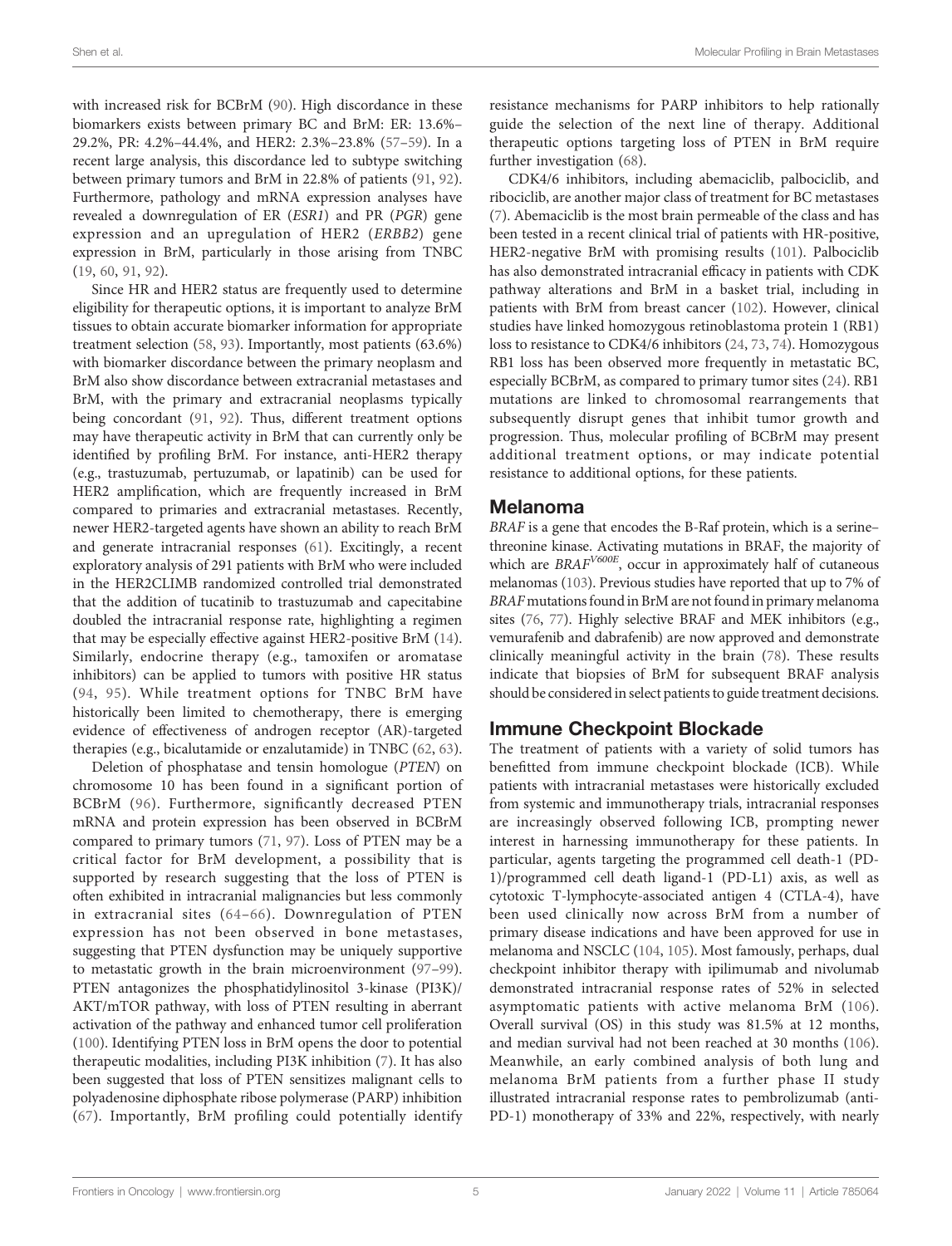identical extracranial response rates ([107](#page-12-0)). This may shift the indication for ICB to up front rather than salvage therapy, as a number of these studies were conducted in patients receiving no prior therapy for their intracranial disease, and high concordances between intracranial and extracranial disease were typical.

Despite some notable successes, optimal biomarkers to guide therapeutic decision-making are lacking. Previous studies have reported that up to 50% of PD-1 expression that was found in BrM was not found in the primary melanoma site ([108](#page-12-0)). This has prompted the search for additional predictive biomarkers for ICB, including tumor mutational burden (TMB). TMB, the total number of non-synonymous mutations in the coding regions of genes, has recently emerged as a potential biomarker to select patients for immunotherapy. The FDA granted accelerated approval to pembrolizumab (KEYTRUDA, Merck & Co., Inc.) for the treatment of adult and pediatric patients with unresectable or metastatic TMB-high (TMB-H) solid tumors that have progressed following prior treatment and who have no satisfactory alternative treatment options [\(109\)](#page-12-0). Metastatic tumors have increased TMB at recurrence, and BrM is found to have the highest level of TMB among metastatic sites [\(110,](#page-12-0) [111\)](#page-12-0). Given emerging evidence of response to ICB in intracranial tumors ([112](#page-12-0)–[114\)](#page-12-0), specifically evaluating TMB as a predictive biomarker is a priority that will require increased molecular profiling or BrM.

# Radiation Therapy Considerations

Radiation therapy has long been applied for BrM in a fashion that is largely agnostic to tumor histology. However, emerging evidence suggests that the genetic configuration of BrM could dramatically impact its response to radiation therapy. For instance, a recent pancancer analysis found that tumors containing pathologic genetic alterations in the apical DNA-damage response gene Ataxia telangiectasia mutated (ATM) have dramatically improved local control after radiation therapy compared to control tumors (incidence of irradiated tumor control 13% vs. 28% at 2 years) ([115](#page-12-0)). This link between ATM pathogenic variants and radiosensitivity seems to extend to primary brain tumors [\(116\)](#page-12-0). Thus, the mutational status of genes such as ATM may be one of several factors that, in the setting of a multidisciplinary BrM tumor board, could guide whether to approach a BrM with primary SRS, with surgery, or to reimage the brain following a trial of systemic therapy. Given the discordance between BrM and primary tumor genotype [\(24](#page-10-0)), sampling of the BrM ATM genotype would be expected to provide the most robust biomarker for radiosensitivity. Further validation of this finding and investigation of other genetic biomarkers that may be linked to radiosensitivity are warranted in the BrM setting.

# IDENTIFICATION OF INEFFECTIVE TREATMENT STRATEGIES

Molecular profiling of BrM can help indicate whether certain targeted therapies are likely ineffective in this setting. First, resistance to molecularly targeted therapies can occur over the course of treatment and render therapies ineffective against late-stage disease, including BrM. Drug resistance can develop through multiple mechanisms, including but not limited to restoration/reactivation of downstream targets, activation of alternative signaling pathways, and mutations in the binding site of a targeted protein that alter binding of the drug [\(117\)](#page-12-0). This therapeutic resistance may develop after initial treatments of the primary neoplasm and other metastatic sites. As a result, treatment for BrM based on tissue samples from the primary tumor or other metastatic sites alone may misinform clinical decision-making. Second, actionable targets that were once present in the primary and/or extracranial tumors may be lost in the BrM. Thus, continued treatment with the original matched targeted therapy would be ineffective in the BrM and subject the patient to unnecessary side effects and costs. In this section, we discuss mechanisms of drug resistance and loss of biomarkers in BrM from NSCLC, breast cancer, and melanoma and discuss how knowledge of BrM biomarkers can guide therapy away from ineffective therapies.

# Non-Small Cell Lung Cancer

Although most NSCLC harboring an EGFR mutation are initially responsive to treatment with first-generation TKIs, the majority of patients develop drug resistance within 1–2 years ([30](#page-10-0)). Approximately 60% of acquired resistance to earlygeneration TKIs is due to the acquiring of the EGFR T790M mutation ([118](#page-12-0)). Tumors may also acquire resistance through activation of signaling molecules downstream of EGFR. Indeed, MET (N-methyl-N′-nitroso-guanidine human osteosarcoma transforming gene), a receptor tyrosine kinase that is considered an oncogenic driver in NSCLC ([119](#page-12-0)–[121](#page-12-0)), is suggested to be closely linked to the EGFR pathway ([46](#page-10-0)–[49](#page-11-0)) and its resistance to inhibitors [\(42](#page-10-0), [50\)](#page-11-0), and has been observed to have a higher rate of mutation in BrM versus primary NSCLCs ([69,](#page-11-0) [70\)](#page-11-0). Providers treating patients who progress after an EGFR TKI should consider molecular analyses of BrM tissue to confirm whether continued treatment with an EGFR inhibitor, or switching to a different TKI like the T790M mutant-specific, brain-penetrant inhibitor osimertinib [\(30,](#page-10-0) [31](#page-10-0)), will be effective this setting.

## Breast Cancer

As discussed above, activation of the PI3K/AKT/mTOR pathway, such as through loss of PTEN, has been suggested to play a role in the mechanisms underlying poor responses to anti-HER2 therapy in BC metastases [\(122,](#page-12-0) [123](#page-12-0)) and has been found to be altered in more than half of BCBrM [\(122](#page-12-0), [124\)](#page-12-0). However, targeting a single biomarker of the PI3K/AKT/mTOR pathway (e.g., PI3K, HER2, or HER3) is often ineffective ([125,](#page-13-0) [126\)](#page-13-0). Combination therapies aimed against multiple molecular targets (e.g., HER3+PI3K or PI3K +mTOR) appear to be more efficacious against BCBrM than monotherapy in preclinical models ([125](#page-13-0), [126\)](#page-13-0).

HR-positive BC has a lower frequency of metastasizing to the brain compared to other BC subtypes ([127\)](#page-13-0). However, in those patients that do develop BrM, their disease has frequently become resistant to hormone therapy at this late stage of the disease through acquisition of HR mutations [\(7\)](#page-9-0). Furthermore, BCBrM also frequently demonstrates loss of ER and PR. Indeed, a recent analysis showed that 14.8% and 22.4% of BCBrM had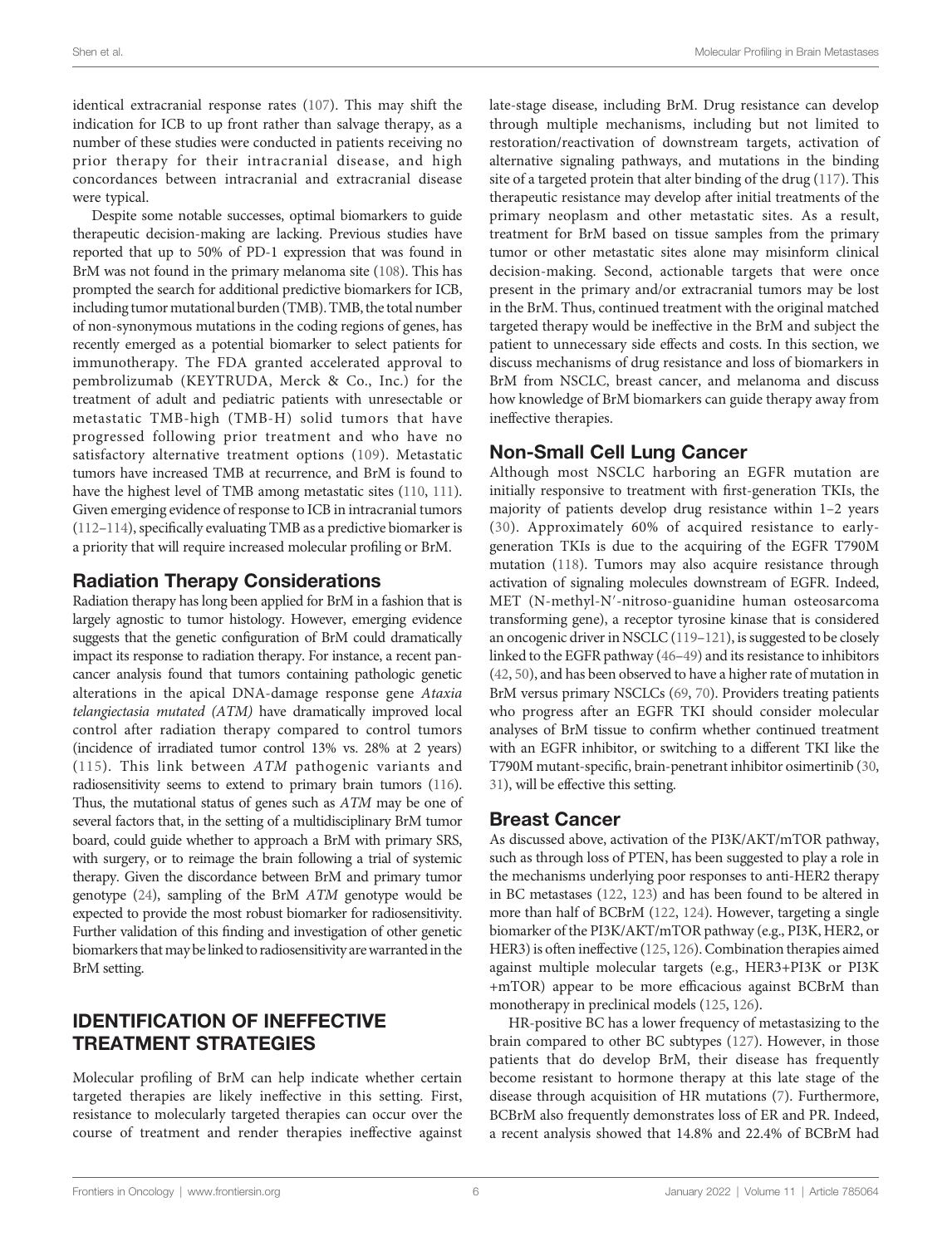loss of ER and PR, respectively, contributing to the 22.8% of cases that had a subtype switch between primary or extracranial tumors and BrM ([91,](#page-12-0) [92](#page-12-0)). Thus, hormone therapy may be ineffective in treating a significant portion of BrM given their frequent acquired resistance and/or loss of HR expression.

#### Melanoma

Melanoma patients often develop treatment resistance within 1 year of receiving BRAF/MEK-targeted therapy. Agents which target the BRAF/MEK pathway have shown meaningful clinical activity in patients with melanoma BrM, although resistance has been observed to develop within a shorter period of time ([78\)](#page-11-0). Several mechanisms for treatment resistance have been suggested, including receptor tyrosine kinase upregulation (e.g., PDGFRß, IGF1R), acquisition of MEK alterations, and activation of the RAS/RAF/MAPK pathway [\(128\)](#page-13-0).

A recent report comparing melanoma BrM to matched primary and extracranial melanoma tumors demonstrated biomarker discordance between BrM and extracranial sites in 5/8 patients, including loss of mutant NRAS [\(111](#page-12-0)). Of note, 2 patients with multiple BrM also showed some differences in potentially actionable alterations between the individual BrM. While overall concordance with extracranial metastases is felt to be high with respect to driver mutations, studies have revealed important molecular differences in melanoma BrM, such as increased activation of the PI3K/AKT pathway ([129\)](#page-13-0).

# PROGNOSTIC INFORMATION

Assessing the biomarker status of BrM is not only valuable for informing the treatment plan—both by adding new potential strategies and by ruling out ineffective ones—but can also provide prognostic information to improve patient and provider expectations for care. Prognostic information is particularly important to patients with BrM, as BrM symptoms are often associated with decreased functional status and severe reductions in quality of life.

# Non-Small Cell Lung Cancer

Studies suggest that BrM with driver mutations, including EGFR and ALK, were associated with longer overall survival when treated with surgery, radiosurgery, and non-surgical interventions ([5,](#page-9-0) [130](#page-13-0)–[138](#page-13-0)). Specifically, Zhou et al. report that BrM patients with common EGFR mutations treated with icotinib exhibited a prolonged PFS compared to those with uncommon EGFR mutations [\(32\)](#page-10-0). There is a solid body of evidence suggesting that significant survival increases are associated with NSCLC BrM with EGFR mutations compared to those without EGFR mutations [\(80](#page-11-0), [131,](#page-13-0) [137](#page-13-0)–[139\)](#page-13-0). A recent meta-analysis of 18 studies supports this conclusion and posits that this is likely due to treatment sensitivities of the metastatic lesions [\(131](#page-13-0)).

# Breast Cancer

A number of biomarkers hold prognostic value for BCBrM. Approximately 20%–25% of breast cancers have amplified HER2 status ([140](#page-13-0)–[142\)](#page-13-0), which is associated with longer survival among

BC patients with BrM [\(59](#page-11-0)). Clinical data suggest that increased survival associated with HER2 positivity is likely a reflection of treatment effects related to anti-HER2 therapy rather than a reflection of the HER2-associated biological composition of BrM ([59\)](#page-11-0).

As previously discussed, loss of PTEN may be a critical factor for BC metastases to develop in the brain parenchyma ([64](#page-11-0)–[66\)](#page-11-0). Studies have shown that loss of PTEN was associated with decreased time to tumor recurrence in distant sites, including the brain, in BC metastases ([71](#page-11-0)). Furthermore, loss of PTEN has been associated with worse overall survival in patients with TNBC ([71,](#page-11-0) [72](#page-11-0)).

Hexokinase (HK2), which plays an essential role in glucose metabolism [\(143](#page-13-0), [144\)](#page-13-0), is overexpressed in BrM compared with primary breast tumors. Increased HK2 expression has been associated with decreased post-craniotomy survival in BC patients with BrM [\(75](#page-11-0)).

# CHALLENGES AND FUTURE CONSIDERATIONS

Biomarker analyses of BrM offer potential clinical gains by identifying and/or eliminating candidate targeted therapies. Currently, clinicians do not always obtain biopsies or send resected BrM tissues for biomarker analyses, resulting in a missed opportunity to better inform patient care and potentially improve outcomes. Clinicians may also be daunted by the variety and complexity of biomarker testing options or not be aware of recent work in the genetics of BrM demonstrating biomarker discordance and sometimes unique genetic profile in these metastases. Furthermore, the application of targeted therapies to treatment of BrM is currently limited to those which can penetrate the blood–tumor/blood–brain barrier, providing an additional layer of complexity in screening potential therapeutic modalities. Providing clinicians access to biomarker testing, clearly summarized and annotated results, and to molecular tumor boards may help them to better appreciate the value and interpret results of biomarker profiling in BrM.

There are at least two potential reasons why clinicians may not seek to test BrM tissues for biomarkers despite the potential utility of this information. First, clinicians may not realize that biomarker analyses from BrM resections or biopsies can provide valuable information that is different from that obtained from the primary tumor or extracranial metastasis sites. Even when clinicians attempt to analyze BrM tissue for biomarkers, a large and growing number of complex testing options can present practical difficulties, particularly in resource-limited settings ([145\)](#page-13-0). Wholetranscriptome sequencing (WTS) and whole-exome sequencing (WES) platforms that are currently used for research purposes have recently become standard of care at many institutions and commercial providers. Pan-cancer whole-genome analyses of metastases have revealed therapy-associated mutations that contribute to drug resistance in individual patients [\(146](#page-13-0)–[148\)](#page-13-0). However, such analyses can be complex to interpret and utilize [\(149\)](#page-13-0). Furthermore, practical considerations, such as which genetic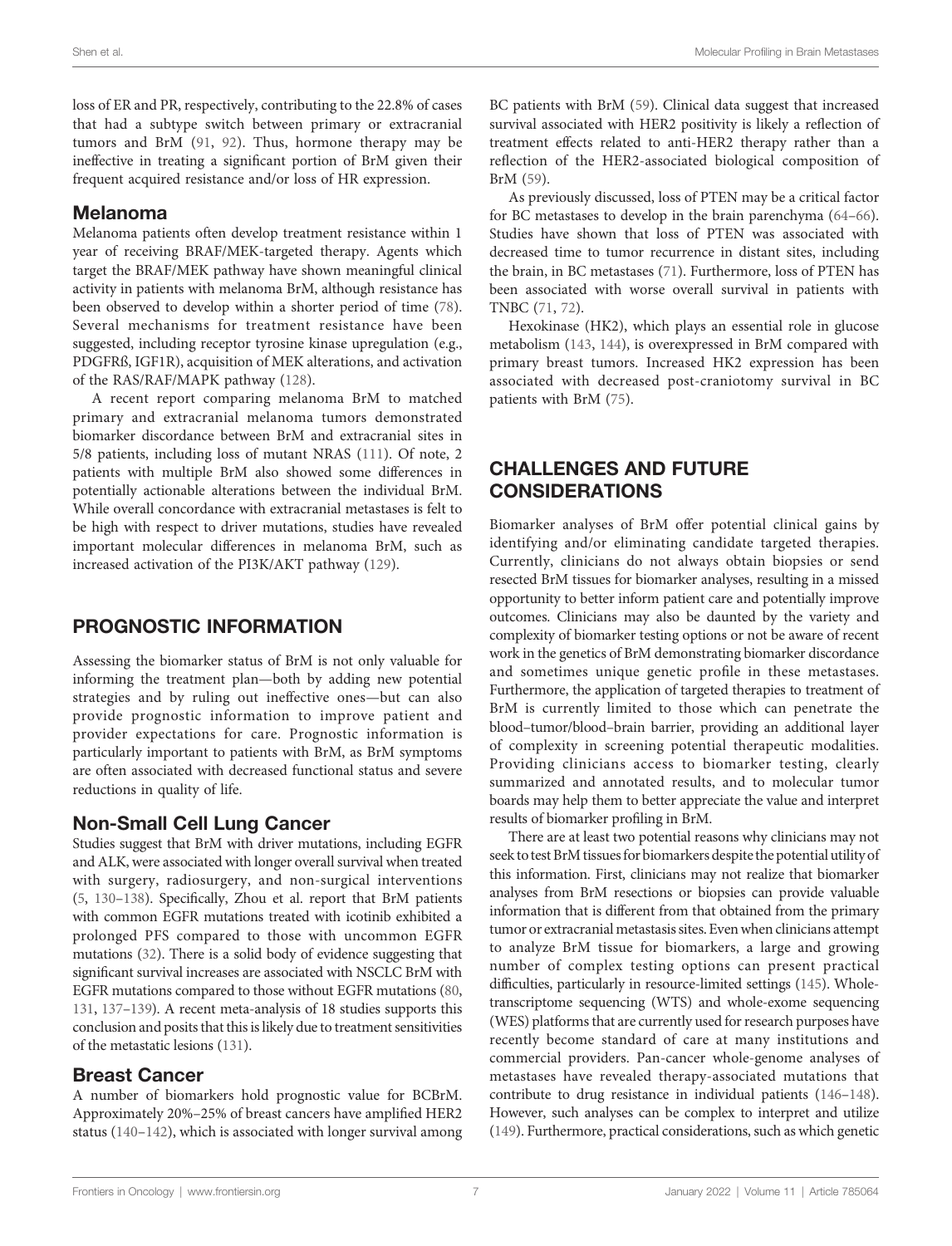<span id="page-9-0"></span>testing platforms are FDA approved, and whether genetic tests are covered by insurance, can make it difficult to recommend additional genomic profiling in BrM. The growing number of testing options, and practical considerations for each, makes it increasingly difficult for clinicians to order and select the most appropriate biomarker analyses. In the future, development of targeted panels for types of primary tumors that metastasize to the brain could be considered to augment accessibility of BrM biomarker analyses for clinicians.

The optimal use of targeted BrM therapies depends largely on the expertise of clinicians ([150](#page-13-0)), many of whom have limited experience considering the efficacy of targeted therapies in crossing the blood–brain barrier [\(151\)](#page-13-0). As a result, management of BrM often requires a multidisciplinary approach [\(12](#page-10-0)), with molecular tumor boards being a vital venue for discussion of treatment plans with input from multiple specialties [\(152\)](#page-13-0). Access to molecular tumor boards would likely improve and increase the application of genomically guided cancer care for patients with BrM, including targeted clinical trial enrollment. Data suggest that less than half of all hospitals and only 5% of non-academic hospitals have access to molecular tumor boards ([149\)](#page-13-0). Clinicians at hospitals treating patients with BrM may face logistical obstacles in accessing molecular tumor boards, such as long distances to in-person meetings, low local patient volume, and limited personnel, although the recent global shift toward increasing comfort with web-based conferencing may serve to accelerate adoption of online multidisciplinary tumor boards. Organizing molecular tumor boards across multiple hospitals or hospital systems to provide clinicians access to relevant expertise is a logical and critical step forward in advancing use of molecular tumor boards across sites ([149\)](#page-13-0).

# **CONCLUSION**

Targeted therapeutic strategies and prognostic stratifications for treatment of patients with BrM are increasingly common.

#### **REFERENCES**

- 1. Davis FG, Dolecek TA, McCarthy BJ, Villano JL. Toward Determining the Lifetime Occurrence of Metastatic Brain Tumors Estimated From 2007 United States Cancer Incidence Data. Neuro Oncol (2012) 14(9):1171–7. doi: [10.1093/neuonc/nos152](https://doi.org/10.1093/neuonc/nos152)
- 2. Nathoo N, Chahlavi A, Barnett GH, Toms SA. Pathobiology of Brain Metastases. J Clin Pathol (2005) 58(3):237–42. doi: [10.1136/jcp.2003.013623](https://doi.org/10.1136/jcp.2003.013623)
- 3. Fox BD, Cheung VJ, Patel AJ, Suki D, Rao G. Epidemiology of Metastatic Brain Tumors.Neurosurg Clin N Am(2011) 22(1):1–6. doi: [10.1016/j.nec.2010.08.007](https://doi.org/10.1016/j.nec.2010.08.007)
- 4. Fecci PE, Champion CD, Hoj J, McKernan CM, Goodwin CR, Kirkpatrick JP, et al. The Evolving Modern Management of Brain Metastasis. Clin Cancer Res an Off J Am Assoc Cancer Res (2019) 25(22):6570–80. doi: [10.1158/1078-0432.CCR-18-1624](https://doi.org/10.1158/1078-0432.CCR-18-1624)
- 5. Sperduto PW, Yang TJ, Beal K, Pan H, Brown PD, Bangdiwala A, et al. Estimating Survival in Patients With Lung Cancer and Brain Metastases: An Update of the Graded Prognostic Assessment for Lung Cancer Using Molecular Markers (Lung-molGPA). JAMA Oncol (2017) 3(6):827–31. doi: [10.1001/jamaoncol.2016.3834](https://doi.org/10.1001/jamaoncol.2016.3834)
- 6. Stelzer KJ. Epidemiology and Prognosis of Brain Metastases. Surg Neurol Int (2013) 4(Suppl 4):S192–202. doi: [10.4103/2152-7806.111296](https://doi.org/10.4103/2152-7806.111296)

Despite the fact that discordance often exists between BrM and both primary tumors and distant extracranial metastases, molecular profiling of resected BrM is not currently routine, and biopsies for the purpose of biomarker evaluation are rare. Biomarker information from BrM can identify new mutations with viable targeted therapies, eliminate agents from consideration when resistance or loss of actionable biomarkers has developed in the BrM, and improve prognostication. Clinicians may be initially dismayed by the variety and complexity of biomarker testing options, but this challenge can be overcome by (virtual) molecular-tumor boards to guide decision-making and advance personalized oncology care for patients with BrM.

## AUTHOR CONTRIBUTIONS

Investigation: ES. Resources: KW, CRG. Data curation: ES, AV. Writing: ES, AV, MP, KB, RV, CB, BP, ZR, AS, JC, CA, PF, CRG, KW. Visualization: ES. Supervision: CRG, KW. Project administration: CRG, KW. All authors contributed to the article and approved the submitted version.

## FUNDING

CRG received grants from the Robert Wood Johnson Harold Amos Medical Faculty Development Program, Federal Food and Drug Administration, and the NIH/NINDS K12 NRCDP Physician Scientist Award. CA is a Translating Duke Health Scholar of Duke University, Durham, NC. ZR received a Pediatric Brain Tumor Foundation Early Career Development Award, a Defeat DIPG SoSo Strong Foundation ChadThough Foundation New Investigator Award, a St. Baldrick's Foundation Fellowship, and developmental funds from Cancer Center Support Grant P30CA014236.

- 7. Soffietti R, Ahluwalia M, Lin N, Ruda R. Management of Brain Metastases According to Molecular Subtypes. Nat Rev Neurol (2020) 16(10):557–74. doi: [10.1038/s41582-020-0391-x](https://doi.org/10.1038/s41582-020-0391-x)
- 8. Patchell RA, Tibbs PA, Walsh JW, Dempsey RJ, Maruyama Y, Kryscio RJ, et al. A Randomized Trial of Surgery in the Treatment of Single Metastases to the Brain. N Engl J Med (1990) 322(8):494–500. doi: [10.1056/](https://doi.org/10.1056/NEJM199002223220802) NEIM199002223220802
- 9. Patchell RA, Tibbs PA, Regine WF, Dempsey RJ, Mohiuddin M, Kryscio RJ, et al. Postoperative Radiotherapy in the Treatment of Single Metastases to the Brain: A Randomized Trial. JAMA (1998) 280(17):1485–9. doi: [10.1001/](https://doi.org/10.1001/jama.280.17.1485) [jama.280.17.1485](https://doi.org/10.1001/jama.280.17.1485)
- 10. Brown PD, Gondi V, Pugh S, Tome WA, Wefel JS, Armstrong TS, et al. Hippocampal Avoidance During Whole-Brain Radiotherapy Plus Memantine for Patients With Brain Metastases: Phase III Trial NRG Oncology Cc001. J Clin Oncol (2020) 38(10):1019–29. doi: [10.1200/](https://doi.org/10.1200/JCO.19.02767) [JCO.19.02767](https://doi.org/10.1200/JCO.19.02767)
- 11. Brown PD, Jaeckle K, Ballman KV, Farace E, Cerhan JH, Anderson SK, et al. Effect of Radiosurgery Alone vs Radiosurgery With Whole Brain Radiation Therapy on Cognitive Function in Patients With 1 to 3 Brain Metastases: A Randomized Clinical Trial. JAMA (2016) 316(4):401–9. doi: [10.1001/](https://doi.org/10.1001/jama.2016.9839) [jama.2016.9839](https://doi.org/10.1001/jama.2016.9839)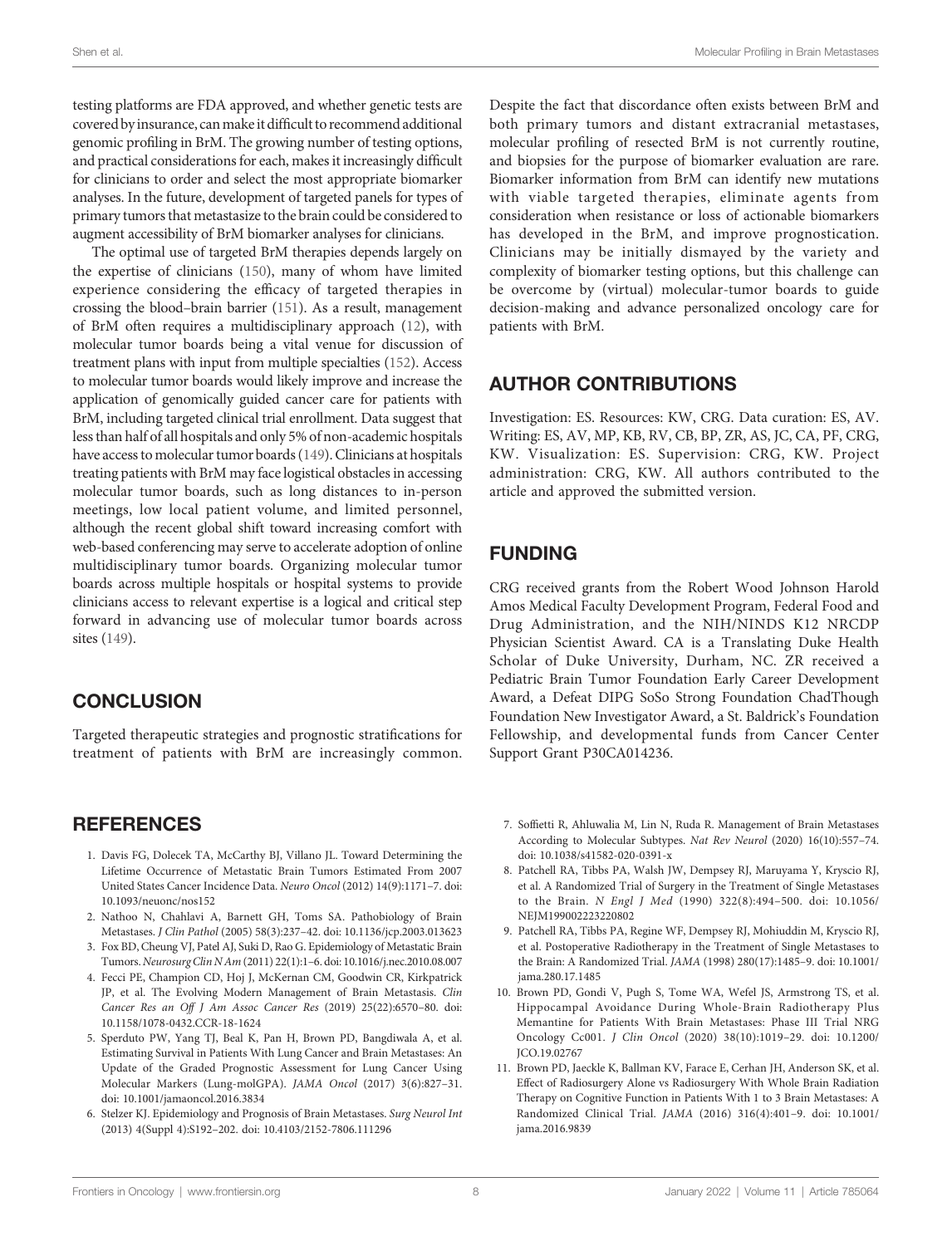- <span id="page-10-0"></span>12. Moravan MJ, Fecci PE, Anders CK, Clarke JM, Salama AKS, Adamson JD, et al. Current Multidisciplinary Management of Brain Metastases. Cancer (2020) 126(7):1390–406. doi: [10.1002/cncr.32714](https://doi.org/10.1002/cncr.32714)
- 13. Holste KG, Orringer DA. Laser Interstitial Thermal Therapy. Neurooncol Adv (2020) 2(1):vdz035. doi: [10.1093/noajnl/vdz035](https://doi.org/10.1093/noajnl/vdz035)
- 14. Lin NU, Borges V, Anders C, Murthy RK, Paplomata E, Hamilton E, et al. Intracranial Efficacy and Survival With Tucatinib Plus Trastuzumab and Capecitabine for Previously Treated HER2-Positive Breast Cancer With Brain Metastases in the HER2CLIMB Trial. J Clin Oncol (2020) 38 (23):2610–9. doi: [10.1200/JCO.20.00775](https://doi.org/10.1200/JCO.20.00775)
- 15. Conway JR, Warner JL, Rubinstein WS, Miller RS. Next-Generation Sequencing and the Clinical Oncology Workflow: Data Challenges, Proposed Solutions, and a Call to Action. JCO Precis Oncol (2019) 3: PO.19.00232. doi: [10.1200/PO.19.00232](https://doi.org/10.1200/PO.19.00232)
- 16. Scott J, Marusyk A. Somatic Clonal Evolution: A Selection-Centric Perspective. Biochim Biophys Acta Rev Cancer (2017) 1867(2):139–50. doi: [10.1016/j.bbcan.2017.01.006](https://doi.org/10.1016/j.bbcan.2017.01.006)
- 17. Yachida S, Jones S, Bozic I, Antal T, Leary R, Fu B, et al. Distant Metastasis Occurs Late During the Genetic Evolution of Pancreatic Cancer. Nature (2010) 467(7319):1114–7. doi: [10.1038/nature09515](https://doi.org/10.1038/nature09515)
- 18. El-Deiry WS, Vijayvergia N, Xiu J, Scicchitano A, Lim B, Yee NS, et al. Molecular Profiling of 6,892 Colorectal Cancer Samples Suggests Different Possible Treatment Options Specific to Metastatic Sites. Cancer Biol Ther (2015) 16(12):1726–37. doi: [10.1080/15384047.2015.1113356](https://doi.org/10.1080/15384047.2015.1113356)
- 19. Stefanovic S, Wirtz R, Deutsch TM, Hartkopf A, Sinn P, Varga Z, et al. Tumor Biomarker Conversion Between Primary and Metastatic Breast Cancer: mRNA Assessment and Its Concordance With Immunohistochemistry. Oncotarget (2017) 8(31):51416–28. doi: [10.18632/](https://doi.org/10.18632/oncotarget.18006) [oncotarget.18006](https://doi.org/10.18632/oncotarget.18006)
- 20. Tabouret E, Bauchet L, Carpentier AF. Brain Metastases Epidemiology and Biology. Bull Cancer (2013) 100(1):57–62. doi: [10.1684/bdc.2012.1681](https://doi.org/10.1684/bdc.2012.1681)
- 21. White MD, Klein RH, Shaw B, Kim A, Subramanian M, Mora JL, et al. Detection of Leptomeningeal Disease Using Cell-Free DNA From Cerebrospinal Fluid. JAMA Netw Open (2021) 4(8):e2120040. doi: [10.1001/jamanetworkopen.2021.20040](https://doi.org/10.1001/jamanetworkopen.2021.20040)
- 22. Yan W, Xu T, Zhu H, Yu J. Clinical Applications of Cerebrospinal Fluid Circulating Tumor DNA as a Liquid Biopsy for Central Nervous System Tumors. Onco Targets Ther (2020) 13:719–31. doi: [10.2147/OTT.S229562](https://doi.org/10.2147/OTT.S229562)
- 23. Shih DJH, Nayyar N, Bihun I, Dagogo-Jack I, Gill CM, Aquilanti E, et al. Genomic Characterization of Human Brain Metastases Identifies Drivers of Metastatic Lung Adenocarcinoma. Nat Genet (2020) 52(4):371–7. doi: [10.1038/s41588-020-0592-7](https://doi.org/10.1038/s41588-020-0592-7)
- 24. Brastianos PK, Carter SL, Santagata S, Cahill DP, Taylor-Weiner A, Jones RT, et al. Genomic Characterization of Brain Metastases Reveals Branched Evolution and Potential Therapeutic Targets. Cancer Discov (2015) 5 (11):1164–77. doi: [10.1158/2159-8290.CD-15-0369](https://doi.org/10.1158/2159-8290.CD-15-0369)
- 25. Sherwood J, Dearden S, Ratcliffe M, Walker J. Mutation Status Concordance Between Primary Lesions and Metastatic Sites of Advanced non-Small-Cell Lung Cancer and the Impact of Mutation Testing Methodologies: A Literature Review. J Exp Clin Cancer Res (2015) 34:92. doi: [10.1186/](https://doi.org/10.1186/s13046-015-0207-9) [s13046-015-0207-9](https://doi.org/10.1186/s13046-015-0207-9)
- 26. Li D, Huang Y, Cai L, Wu M, Bao H, Xu Y, et al. Genomic Landscape of Metastatic Lung Adenocarcinomas From Large-Scale Clinical Sequencing. Neoplasia (2021) 23(12):1204–12. doi: [10.1016/j.neo.2021.10.001](https://doi.org/10.1016/j.neo.2021.10.001)
- 27. Stewart DJ, Erasmus JJ. Erlotinib Accumulation in Brain Metastases From non-Small Cell Lung Cancer: Visualization by Positron Emission Tomography in a Patient Harboring a Mutation in the Epidermal Growth Factor Receptor. J Thorac Oncol (2011) 6(7):1149–51. doi: [10.1097/](https://doi.org/10.1097/JTO.0b013e318223931f) [JTO.0b013e318223931f](https://doi.org/10.1097/JTO.0b013e318223931f)
- 28. Maemondo M, Inoue A, Kobayashi K, Sugawara S, Oizumi S, Isobe H, et al. Gefitinib or Chemotherapy for Non-Small-Cell Lung Cancer With Mutated EGFR. N Engl J Med (2010) 362(25):2380–8. doi: [10.1056/NEJMoa0909530](https://doi.org/10.1056/NEJMoa0909530)
- 29. Wu YL, Tsuboi M, He J, John T, Grohe C, Majem M, et al. Osimertinib in Resected EGFR-Mutated Non-Small-Cell Lung Cancer. N Engl J Med (2020) 383(18):1711–23. doi: [10.1056/NEJMoa2027071](https://doi.org/10.1056/NEJMoa2027071)
- 30. Janne PA, Yang JC, Kim DW, Planchard D, Ohe Y, Ramalingam SS, et al. AZD9291 in EGFR Inhibitor-Resistant Non-Small-Cell Lung Cancer. N Engl J Med (2015) 372(18):1689–99. doi: [10.1056/NEJMoa1411817](https://doi.org/10.1056/NEJMoa1411817)
- 31. Ballard P, Yates JW, Yang Z, Kim DW, Yang JC, Cantarini M, et al. Preclinical Comparison of Osimertinib With Other EGFR-TKIs in EGFR-Mutant NSCLC Brain Metastases Models, and Early Evidence of Clinical Brain Metastases Activity. Clin Cancer Res an Off J Am Assoc Cancer Res (2016) 22(20):5130–40. doi: [10.1158/1078-0432.CCR-16-0399](https://doi.org/10.1158/1078-0432.CCR-16-0399)
- 32. Zhou S, Hu X, Wang Y, Junling L, Zhou L, Hao X, et al. Effectiveness of Icotinib Against non–Small-Cell Lung Cancer With Uncommon EGFR Mutations. J Clin Oncol (2018) 36(15\_suppl):e21083–e. doi: [10.1200/](https://doi.org/10.1200/JCO.2018.36.15_suppl.e21083) [JCO.2018.36.15\\_suppl.e21083](https://doi.org/10.1200/JCO.2018.36.15_suppl.e21083)
- 33. Preusser M, Berghoff AS, Ilhan-Mutlu A, Magerle M, Dinhof C, Widhalm G, et al. ALK Gene Translocations and Amplifications in Brain Metastases of non-Small Cell Lung Cancer. Lung Cancer (2013) 80(3):278–83. doi: [10.1016/j.lungcan.2013.01.019](https://doi.org/10.1016/j.lungcan.2013.01.019)
- 34. Han CH, Brastianos PK. Genetic Characterization of Brain Metastases in the Era of Targeted Therapy. Front Oncol (2017) 7:230. doi: [10.3389/](https://doi.org/10.3389/fonc.2017.00230) [fonc.2017.00230](https://doi.org/10.3389/fonc.2017.00230)
- 35. Klempner SJ, Ou SH. Anaplastic Lymphoma Kinase Inhibitors in Brain Metastases From ALK+ Non-Small Cell Lung Cancer: Hitting the Target Even in the CNS. Chin Clin Oncol (2015) 4(2):20. doi: [10.3978/j.issn.2304-](https://doi.org/10.3978/j.issn.2304-3865.2015.05.03) [3865.2015.05.03](https://doi.org/10.3978/j.issn.2304-3865.2015.05.03)
- 36. Peters S, Camidge DR, Shaw AT, Gadgeel S, Ahn JS, Kim DW, et al. Alectinib Versus Crizotinib in Untreated ALK-Positive Non-Small-Cell Lung Cancer. N Engl J Med (2017) 377(9):829–38. doi: [10.1056/NEJMoa1704795](https://doi.org/10.1056/NEJMoa1704795)
- 37. Camidge DR, Kim HR, Ahn MJ, Yang JCH, Han JY, Hochmair MJ, et al. Brigatinib Versus Crizotinib in Advanced ALK Inhibitor-Naive ALK-Positive Non-Small Cell Lung Cancer: Second Interim Analysis of the Phase III ALTA-1l Trial. J Clin Oncol (2020) 38(31):3592–603. doi: [10.1200/JCO.20.00505](https://doi.org/10.1200/JCO.20.00505)
- 38. Shaw AT, Bauer TM, de Marinis F, Felip E, Goto Y, Liu G, et al. First-Line Lorlatinib or Crizotinib in Advanced ALK-Positive Lung Cancer. New Engl J Med (2020) 383(21):2018–29. doi: [10.1056/NEJMoa2027187](https://doi.org/10.1056/NEJMoa2027187)
- 39. Ceddia S, Codacci-Pisanelli G. Treatment of Brain Metastases in ALK-Positive Non-Small Cell Lung Cancer. Crit Rev Oncol Hematol (2021) 165:103400. doi: [10.1016/j.critrevonc.2021.103400](https://doi.org/10.1016/j.critrevonc.2021.103400)
- 40. Sehgal K, Piper-Vallillo AJ, Viray H, Khan AM, Rangachari D, Costa DB. Cases of ROS1-Rearranged Lung Cancer: When to Use Crizotinib, Entrectinib, Lorlatinib, and Beyond? Precis Cancer Med (2020) 3:17. doi: [10.21037/pcm-2020-potb-02](https://doi.org/10.21037/pcm-2020-potb-02)
- 41. Lim SM, Kim HR, Lee JS, Lee KH, Lee YG, Min YJ, et al. Open-Label, Multicenter, Phase II Study of Ceritinib in Patients With Non-Small-Cell Lung Cancer Harboring ROS1 Rearrangement. J Clin Oncol (2017) 35 (23):2613–8. doi: [10.1200/JCO.2016.71.3701](https://doi.org/10.1200/JCO.2016.71.3701)
- 42. Benedettini E, Sholl LM, Peyton M, Reilly J, Ware C, Davis L, et al. Met Activation in Non-Small Cell Lung Cancer Is Associated With De Novo Resistance to EGFR Inhibitors and the Development of Brain Metastasis. Am J Pathol (2010) 177(1):415–23. doi: [10.2353/ajpath.2010.090863](https://doi.org/10.2353/ajpath.2010.090863)
- 43. Paik PK, Felip E, Veillon R, Sakai H, Cortot AB, Garassino MC, et al. Tepotinib in Non-Small-Cell Lung Cancer With MET Exon 14 Skipping Mutations. N Engl J Med (2020) 383(10):931–43. doi: [10.1056/](https://doi.org/10.1056/NEJMoa2004407) [NEJMoa2004407](https://doi.org/10.1056/NEJMoa2004407)
- 44. Wolf J, Seto T, Han JY, Reguart N, Garon EB, Groen HJM, et al. Capmatinib in MET Exon 14-Mutated or MET-Amplified Non-Small-Cell Lung Cancer. New Engl J Med (2020) 383(10):944–57. doi: [10.1056/NEJMoa2002787](https://doi.org/10.1056/NEJMoa2002787)
- 45. Patel JD, Le X, Veillon R, Anderson IC, Bestvina CM, Demedts I, et al. Intracranial Activity of Tepotinib in Patients (Pts) With MET Exon 14 (METex14) Skipping NSCLC Enrolled in VISION. J Clin Oncol (2021) 39 (15\_suppl):9084–. doi: [10.1200/JCO.2021.39.15\\_suppl.9084](https://doi.org/10.1200/JCO.2021.39.15_suppl.9084)
- 46. Agarwal S, Zerillo C, Kolmakova J, Christensen JG, Harris LN, Rimm DL, et al. Association of Constitutively Activated Hepatocyte Growth Factor Receptor (Met) With Resistance to a Dual EGFR/Her2 Inhibitor in non-Small-Cell Lung Cancer Cells. Br J Cancer (2009) 100(6):941–9. doi: [10.1038/](https://doi.org/10.1038/sj.bjc.6604937) [sj.bjc.6604937](https://doi.org/10.1038/sj.bjc.6604937)
- 47. Breindel JL, Haskins JW, Cowell EP, Zhao M, Nguyen DX, Stern DF. EGF Receptor Activates MET Through MAPK to Enhance Non-Small Cell Lung Carcinoma Invasion and Brain Metastasis. Cancer Res (2013) 73(16):5053– 65. doi: [10.1158/0008-5472.CAN-12-3775](https://doi.org/10.1158/0008-5472.CAN-12-3775)
- 48. McDermott U, Pusapati RV, Christensen JG, Gray NS, Settleman J. Acquired Resistance of non-Small Cell Lung Cancer Cells to MET Kinase Inhibition is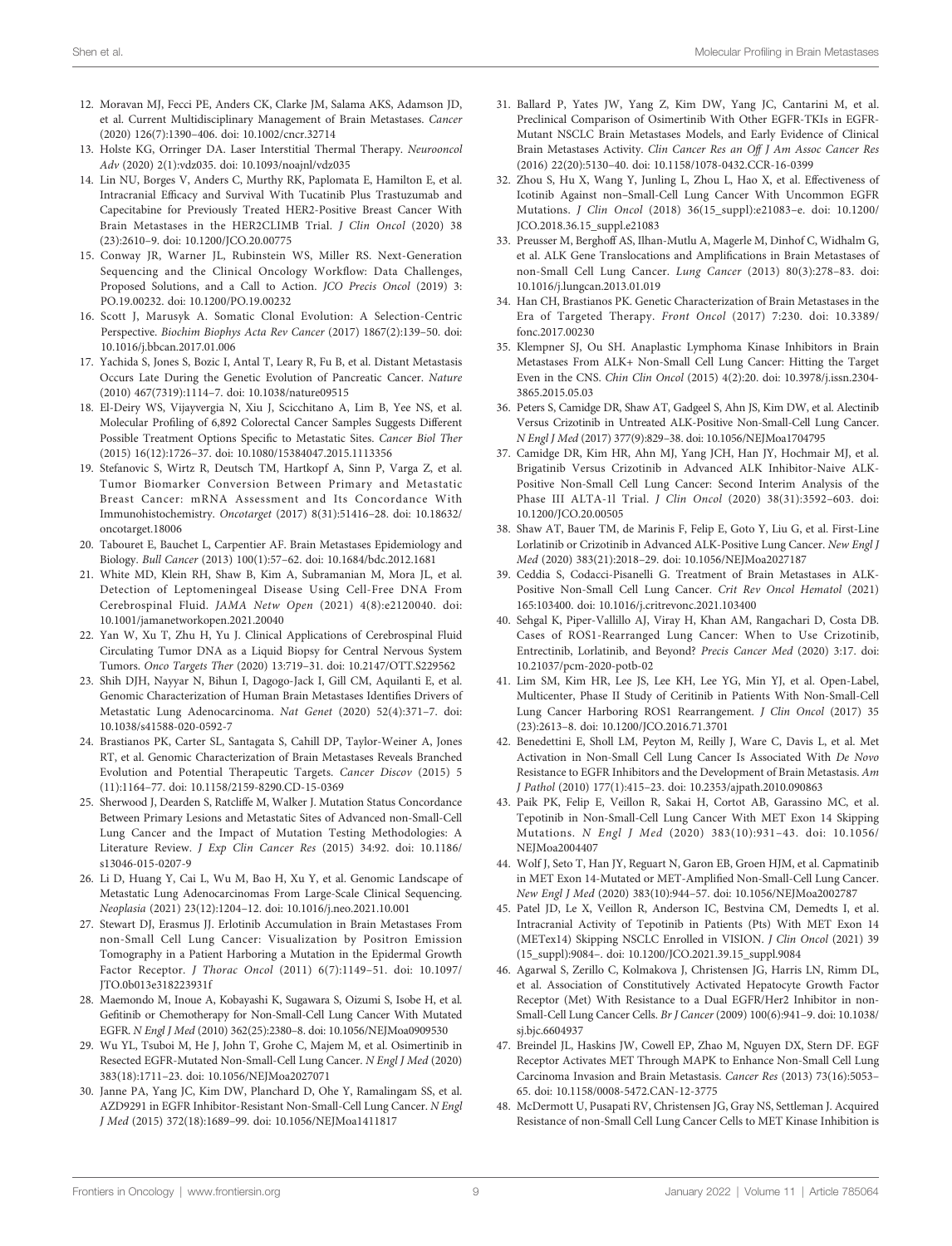<span id="page-11-0"></span>Mediated by a Switch to Epidermal Growth Factor Receptor Dependency. Cancer Res (2010) 70(4):1625–34. doi: [10.1158/0008-5472.CAN-09-3620](https://doi.org/10.1158/0008-5472.CAN-09-3620)

- 49. Mueller KL, Yang ZQ, Haddad R, Ethier SP, Boerner JL. EGFR/Met Association Regulates EGFR TKI Resistance in Breast Cancer. J Mol Signal (2010) 5:8. doi: [10.1186/1750-2187-5-8](https://doi.org/10.1186/1750-2187-5-8)
- 50. Engelman JA, Zejnullahu K, Mitsudomi T, Song Y, Hyland C, Park JO, et al. MET Amplification Leads to Gefitinib Resistance in Lung Cancer by Activating ERBB3 Signaling. Science (2007) 316(5827):1039–43. doi: [10.1126/science.1141478](https://doi.org/10.1126/science.1141478)
- 51. Subbiah V, Shen T, Terzyan SS, Liu X, Hu X, Patel KP, et al. Structural Basis of Acquired Resistance to Selpercatinib and Pralsetinib Mediated by non-Gatekeeper RET Mutations. Ann Oncol Off J Eur Soc Med Oncol (2021) 32 (2):261–8. doi: [10.1016/j.annonc.2020.10.599](https://doi.org/10.1016/j.annonc.2020.10.599)
- 52. Drusbosky LM, Rodriguez E, Dawar R, Ikpeazu CV. Therapeutic Strategies in RET Gene Rearranged Non-Small Cell Lung Cancer. J Hematol Oncol (2021) 14(1):50. doi: [10.1186/s13045-021-01063-9](https://doi.org/10.1186/s13045-021-01063-9)
- 53. Subbiah V, Gainor JF, Oxnard GR, Tan DSW, Owen DH, Cho BC, et al. Intracranial Efficacy of Selpercatinib in RET Fusion-Positive Non-Small Cell Lung Cancers on the LIBRETTO-001 Trial. Clin Cancer Res an Off J Am Assoc Cancer Res (2021) 27(15):4160–7. doi: [10.1158/1078-0432.CCR-21-0800](https://doi.org/10.1158/1078-0432.CCR-21-0800)
- 54. Gainor JF, Curigliano G, Kim DW, Lee DH, Besse B, Baik CS, et al. Pralsetinib for RET Fusion-Positive Non-Small-Cell Lung Cancer (ARROW): A Multi-Cohort, Open-Label, Phase 1/2 Study. Lancet Oncol (2021) 22(7):959–69. doi: [10.1016/S1470-2045\(21\)00247-3](https://doi.org/10.1016/S1470-2045(21)00247-3)
- 55. Vassella E, Kashani E, Zens P, Kundig A, Fung C, Scherz A, et al. Mutational Profiles of Primary Pulmonary Adenocarcinoma and Paired Brain Metastases Disclose the Importance of KRAS Mutations. Eur J Cancer (2021) 159:227–36. doi: [10.1016/j.ejca.2021.10.006](https://doi.org/10.1016/j.ejca.2021.10.006)
- 56. Ramalingam S, Skoulidis F, Govindan R, Velcheti V, Li B, Besse B, et al. P52.03 Efficacy of Sotorasib in KRAS P.G12C-Mutated NSCLC With Stable Brain Metastases: A Post-Hoc Analysis of CodeBreaK 100. J Thorac Oncol (2021) 16(10, Supplement):S1123. doi: [10.1016/j.jtho.2021.08.547](https://doi.org/10.1016/j.jtho.2021.08.547)
- 57. Jung J, Lee SH, Park M, Youn JH, Shin SH, Gwak HS, et al. Discordances in ER, PR, and HER2 Between Primary Breast Cancer and Brain Metastasis. J Neurooncol (2018) 137(2):295–302. doi: [10.1007/s11060-017-2717-0](https://doi.org/10.1007/s11060-017-2717-0)
- 58. Amir E, Miller N, Geddie W, Freedman O, Kassam F, Simmons C, et al. Prospective Study Evaluating the Impact of Tissue Confirmation of Metastatic Disease in Patients With Breast Cancer. J Clin Oncol (2012) 30 (6):587–92. doi: [10.1200/JCO.2010.33.5232](https://doi.org/10.1200/JCO.2010.33.5232)
- 59. Shen Q, Sahin AA, Hess KR, Suki D, Aldape KD, Sawaya R, et al. Breast Cancer With Brain Metastases: Clinicopathologic Features, Survival, and Paired Biomarker Analysis. Oncologist (2015) 20(5):466–73. doi: [10.1634/](https://doi.org/10.1634/theoncologist.2014-0107) [theoncologist.2014-0107](https://doi.org/10.1634/theoncologist.2014-0107)
- 60. Priedigkeit N, Hartmaier RJ, Chen Y, Vareslija D, Basudan A, Watters RJ, et al. Intrinsic Subtype Switching and Acquired ERBB2/HER2 Amplifications and Mutations in Breast Cancer Brain Metastases. JAMA Oncol (2017) 3(5):666–71. doi: [10.1001/jamaoncol.2016.5630](https://doi.org/10.1001/jamaoncol.2016.5630)
- 61. Zimmer AS, Van Swearingen AED, Anders CK. HER2-Positive Breast Cancer Brain Metastasis: A New and Exciting Landscape. Cancer Rep (Hoboken) (2020) e1274. doi: [10.1002/cnr2.1274](https://doi.org/10.1002/cnr2.1274)
- 62. Foulkes WD, Smith IE, Reis-Filho JS. Triple-Negative Breast Cancer. N Engl J Med (2010) 363(20):1938–48. doi: [10.1056/NEJMra1001389](https://doi.org/10.1056/NEJMra1001389)
- 63. Giovannelli P, Di Donato M, Galasso G, Di Zazzo E, Bilancio A, Migliaccio A. The Androgen Receptor in Breast Cancer. Front Endocrinol (Lausanne) (2018) 9:492. doi: [10.3389/fendo.2018.00492](https://doi.org/10.3389/fendo.2018.00492)
- 64. De Witt Hamer PC, Leenstra S, Van Noorden CJ, Zwinderman AH. Organotypic Glioma Spheroids for Screening of Experimental Therapies: How Many Spheroids and Sections are Required? Cytometry A (2009) 75 (6):528–34. doi: [10.1002/cyto.a.20716](https://doi.org/10.1002/cyto.a.20716)
- 65. Lamszus K. Meningioma Pathology, Genetics, and Biology. J Neuropathol Exp Neurol (2004) 63(4):275–86. doi: [10.1093/jnen/63.4.275](https://doi.org/10.1093/jnen/63.4.275)
- 66. Ohgaki H, Kleihues P. Genetic Alterations and Signaling Pathways in the Evolution of Gliomas. Cancer Sci (2009) 100(12):2235–41. doi: [10.1111/](https://doi.org/10.1111/j.1349-7006.2009.01308.x) [j.1349-7006.2009.01308.x](https://doi.org/10.1111/j.1349-7006.2009.01308.x)
- 67. Mendes-Pereira AM, Martin SA, Brough R, McCarthy A, Taylor JR, Kim JS, et al. Synthetic Lethal Targeting of PTEN Mutant Cells With PARP Inhibitors. EMBO Mol Med (2009) 1(6-7):315–22. doi: [10.1002/](https://doi.org/10.1002/emmm.200900041) [emmm.200900041](https://doi.org/10.1002/emmm.200900041)
- 68. Lee EK, Matulonis UA. PARP Inhibitor Resistance Mechanisms and Implications for Post-Progression Combination Therapies. Cancers (Basel) (2020) 12(8):2054. doi: [10.3390/cancers12082054](https://doi.org/10.3390/cancers12082054)
- 69. Milan M, Benvenuti S, Balderacchi AM, Virzi AR, Gentile A, Senetta R, et al. RON Tyrosine Kinase Mutations in Brain Metastases From Lung Cancer. ERJ Open Res (2018) 4(1):00083–2017. doi: [10.1183/23120541.00083-2017](https://doi.org/10.1183/23120541.00083-2017)
- 70. Stella GM, Senetta R, Inghilleri S, Verdun di Cantogno L, Mantovani C, Piloni D, et al. MET Mutations Are Associated With Aggressive and Radioresistant Brain Metastatic Non-Small-Cell Lung Cancer. Neuro Oncol (2016) 18(4):598–9. doi: [10.1093/neuonc/nov325](https://doi.org/10.1093/neuonc/nov325)
- 71. Adamo B, Deal AM, Burrows E, Geradts J, Hamilton E, Blackwell KL, et al. Phosphatidylinositol 3-Kinase Pathway Activation in Breast Cancer Brain Metastases. Breast Cancer Res (2011) 13(6):R125. doi: [10.1186/bcr3071](https://doi.org/10.1186/bcr3071)
- 72. Carbognin L, Miglietta F, Paris I, Dieci MV. Prognostic and Predictive Implications of PTEN in Breast Cancer: Unfulfilled Promises But Intriguing Perspectives. Cancers (Basel) (2019) 11(9):1401. doi: [10.3390/cancers11091401](https://doi.org/10.3390/cancers11091401)
- 73. Fry DW, Harvey PJ, Keller PR, Elliott WL, Meade M, Trachet E, et al. Specific Inhibition of Cyclin-Dependent Kinase 4/6 by PD 0332991 and Associated Antitumor Activity in Human Tumor Xenografts. Mol Cancer Ther (2004) 3(11):1427–38.
- 74. Condorelli R, Spring L, O'Shaughnessy J, Lacroix L, Bailleux C, Scott V, et al. Polyclonal RB1 Mutations and Acquired Resistance to CDK 4/6 Inhibitors in Patients With Metastatic Breast Cancer. Ann Oncol Off J Eur Soc Med Oncol (2018) 29(3):640–5. doi: [10.1093/annonc/mdx784](https://doi.org/10.1093/annonc/mdx784)
- 75. Palmieri D, Fitzgerald D, Shreeve SM, Hua E, Bronder JL, Weil RJ, et al. Analyses of Resected Human Brain Metastases of Breast Cancer Reveal the Association Between Up-Regulation of Hexokinase 2 and Poor Prognosis. Mol Cancer Res (2009) 7(9):1438–45. doi: [10.1158/1541-7786.MCR-09-0234](https://doi.org/10.1158/1541-7786.MCR-09-0234)
- 76. Valachis A, Ullenhag GJ. Discrepancy in BRAF Status Among Patients With Metastatic Malignant Melanoma: A Meta-Analysis. Eur J Cancer (2017) 81:106–15. doi: [10.1016/j.ejca.2017.05.015](https://doi.org/10.1016/j.ejca.2017.05.015)
- 77. Hannan EJ, O'Leary DP, MacNally SP, Kay EW, Farrell MA, Morris PG, et al. The Significance of BRAF V600E Mutation Status Discordance Between Primary Cutaneous Melanoma and Brain Metastases: The Implications for BRAF Inhibitor Therapy. Med (Baltimore) (2017) 96(48): e8404. doi: [10.1097/MD.0000000000008404](https://doi.org/10.1097/MD.0000000000008404)
- 78. Davies MA, Saiag P, Robert C, Grob JJ, Flaherty KT, Arance A, et al. Dabrafenib Plus Trametinib in Patients With BRAF(V600)-Mutant Melanoma Brain Metastases (COMBI-MB): A Multicentre, Multicohort, Open-Label, Phase 2 Trial. Lancet Oncol (2017) 18(7):863–73. doi: [10.1016/](https://doi.org/10.1016/S1470-2045(17)30429-1) [S1470-2045\(17\)30429-1](https://doi.org/10.1016/S1470-2045(17)30429-1)
- 79. Berghoff AS, Bartsch R, Wohrer A, Streubel B, Birner P, Kros JM, et al. Predictive Molecular Markers in Metastases to the Central Nervous System: Recent Advances and Future Avenues. Acta Neuropathol (2014) 128(6):879– 91. doi: [10.1007/s00401-014-1350-7](https://doi.org/10.1007/s00401-014-1350-7)
- 80. Park SJ, Kim HT, Lee DH, Kim KP, Kim SW, Suh C, et al. Efficacy of Epidermal Growth Factor Receptor Tyrosine Kinase Inhibitors for Brain Metastasis in Non-Small Cell Lung Cancer Patients Harboring Either Exon 19 or 21 Mutation. Lung Cancer (2012) 77(3):556–60. doi: [10.1016/](https://doi.org/10.1016/j.lungcan.2012.05.092) [j.lungcan.2012.05.092](https://doi.org/10.1016/j.lungcan.2012.05.092)
- 81. Wu YL, Lee JS, Thongprasert S, Yu CJ, Zhang L, Ladrera G, et al. Intercalated Combination of Chemotherapy and Erlotinib for Patients With Advanced Stage Non-Small-Cell Lung Cancer (FASTACT-2): A Randomised, Double-Blind Trial. Lancet Oncol (2013) 14(8):777–86. doi: [10.1016/S1470-2045\(13\)](https://doi.org/10.1016/S1470-2045(13)70254-7) [70254-7](https://doi.org/10.1016/S1470-2045(13)70254-7)
- 82. Tan L, Wu Y, Ma X, Yan Y, Shao S, Liu J, et al. A Comprehensive Meta-Analysis of Association Between EGFR Mutation Status and Brain Metastases in NSCLC. Pathol Oncol Res (2019) 25(2):791–9. doi: [10.1007/](https://doi.org/10.1007/s12253-019-00598-0) [s12253-019-00598-0](https://doi.org/10.1007/s12253-019-00598-0)
- 83. Ceresoli GL. Role of EGFR Inhibitors in the Treatment of Central Nervous System Metastases From Non-Small Cell Lung Cancer. Curr Cancer Drug Targets (2012) 12(3):237–46. doi: [10.2174/156800912799277430](https://doi.org/10.2174/156800912799277430)
- 84. Petrelli F, Lazzari C, Ardito R, Borgonovo K, Bulotta A, Conti B, et al. Efficacy of ALK Inhibitors on NSCLC Brain Metastases: A Systematic Review and Pooled Analysis of 21 Studies. PloS One (2018) 13(7): e0201425. doi: [10.1371/journal.pone.0201425](https://doi.org/10.1371/journal.pone.0201425)
- 85. Rangachari D, Yamaguchi N, VanderLaan PA, Folch E, Mahadevan A, Floyd SR, et al. Brain Metastases in Patients With EGFR-Mutated or ALK-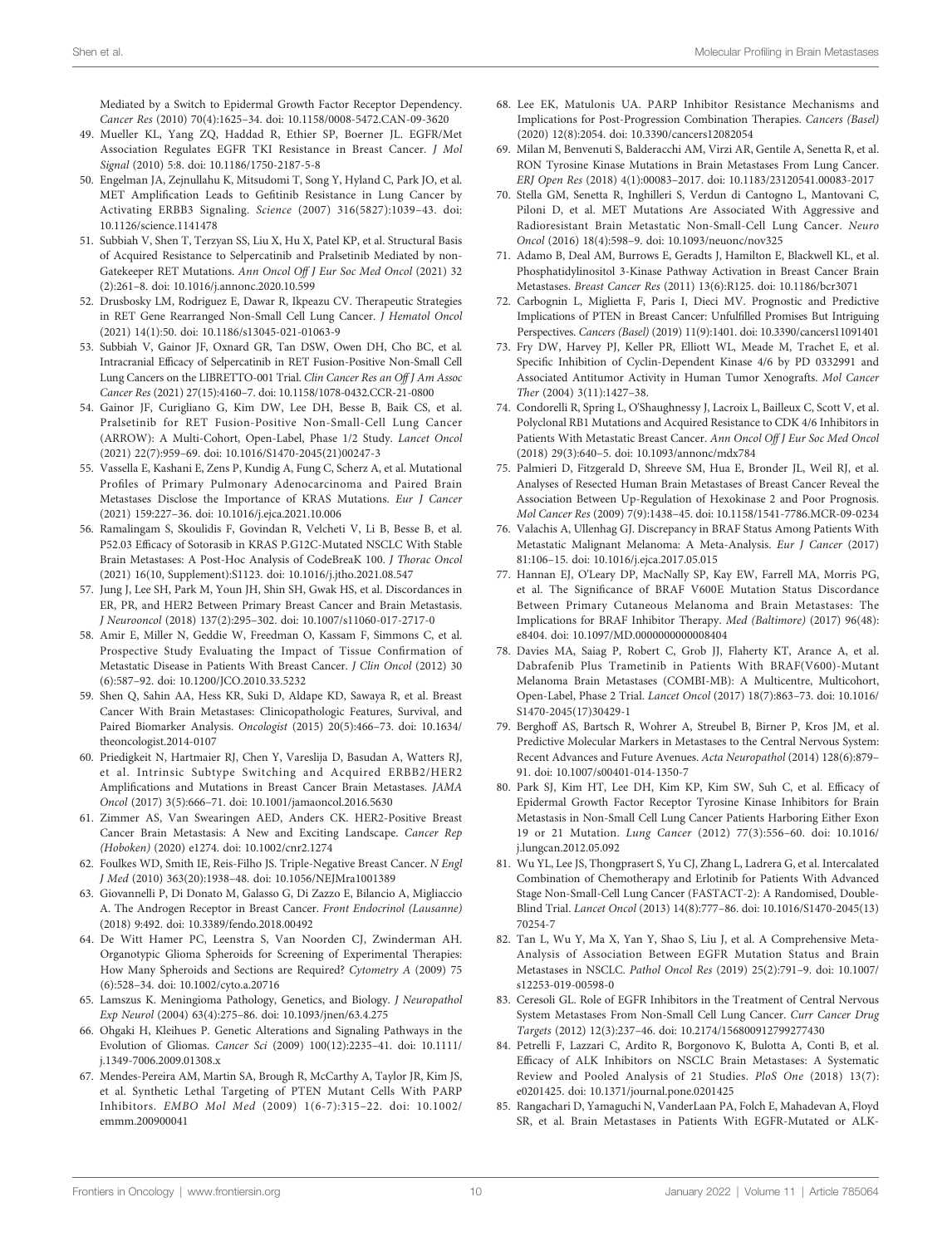<span id="page-12-0"></span>Rearranged Non-Small-Cell Lung Cancers. Lung Cancer (2015) 88(1):108– 11. doi: [10.1016/j.lungcan.2015.01.020](https://doi.org/10.1016/j.lungcan.2015.01.020)

- 86. Ducray SP, Natarajan K, Garland GD, Turner SD, Egger G. The Transcriptional Roles of ALK Fusion Proteins in Tumorigenesis. Cancers (Basel) (2019) 11(8):1074. doi: [10.3390/cancers11081074](https://doi.org/10.3390/cancers11081074)
- 87. Palmer RH, Vernersson E, Grabbe C, Hallberg B. Anaplastic Lymphoma Kinase: Signalling in Development and Disease. Biochem J (2009) 420 (3):345–61. doi: [10.1042/BJ20090387](https://doi.org/10.1042/BJ20090387)
- 88. Naito T, Shiraishi H, Fujiwara Y. Brigatinib and Lorlatinib: Their Effect on ALK Inhibitors in NSCLC Focusing on Resistant Mutations and Central Nervous System Metastases. Jpn J Clin Oncol (2021) 51(1):37–44. doi: [10.1093/jjco/hyaa192](https://doi.org/10.1093/jjco/hyaa192)
- 89. Drilon A, Siena S, Dziadziuszko R, Barlesi F, Krebs MG, Shaw AT, et al. Entrectinib in ROS1 Fusion-Positive Non-Small-Cell Lung Cancer: Integrated Analysis of Three Phase 1-2 Trials. Lancet Oncol (2020) 21 (2):261–70. doi: [10.1016/S1470-2045\(19\)30690-4](https://doi.org/10.1016/S1470-2045(19)30690-4)
- 90. Lin NU, Bellon JR, Winer EP. CNS Metastases in Breast Cancer. J Clin Oncol (2004) 22(17):3608–17. doi: [10.1200/JCO.2004.01.175](https://doi.org/10.1200/JCO.2004.01.175)
- 91. Hulsbergen AFC, Claes A, Kavouridis VK, Ansaripour A, Nogarede C, Hughes ME, et al. Subtype Switching in Breast Cancer Brain Metastases: A Multicenter Analysis. Neuro Oncol (2020) 22(8):1173–81. doi: [10.1093/](https://doi.org/10.1093/neuonc/noaa013) [neuonc/noaa013](https://doi.org/10.1093/neuonc/noaa013)
- 92. Sammons S, Van Swearingen AED, Anders CK. Receptor Discordance in Breast Cancer Brain Metastases: When Knowledge Is Power. Neuro Oncol (2020) 22(8):1060–1. doi: [10.1093/neuonc/noaa131](https://doi.org/10.1093/neuonc/noaa131)
- 93. Thompson AM, Jordan LB, Quinlan P, Anderson E, Skene A, Dewar JA, et al. Prospective Comparison of Switches in Biomarker Status Between Primary and Recurrent Breast Cancer: The Breast Recurrence In Tissues Study (BRITS). Breast Cancer Res (2010) 12(6):R92. doi: [10.1186/bcr2771](https://doi.org/10.1186/bcr2771)
- 94. Salkeni MA, Hall SJ. Metastatic Breast Cancer: Endocrine Therapy Landscape Reshaped. Avicenna J Med (2017) 7(4):144–52. doi: [10.4103/](https://doi.org/10.4103/ajm.AJM_20_17) [ajm.AJM\\_20\\_17](https://doi.org/10.4103/ajm.AJM_20_17)
- 95. Lien EA, Wester K, Lonning PE, Solheim E, Ueland PM. Distribution of Tamoxifen and Metabolites Into Brain Tissue and Brain Metastases in Breast Cancer Patients. Br J Cancer (1991) 63(4):641–5. doi: [10.1038/bjc.1991.147](https://doi.org/10.1038/bjc.1991.147)
- 96. Hohensee I, Lamszus K, Riethdorf S, Meyer-Staeckling S, Glatzel M, Matschke J, et al. Frequent Genetic Alterations in EGFR- and HER2- Driven Pathways in Breast Cancer Brain Metastases. Am J Pathol (2013) 183(1):83–95. doi: [10.1016/j.ajpath.2013.03.023](https://doi.org/10.1016/j.ajpath.2013.03.023)
- 97. Wikman H, Lamszus K, Detels N, Uslar L, Wrage M, Benner C, et al. Relevance of PTEN Loss in Brain Metastasis Formation in Breast Cancer Patients. Breast Cancer Res (2012) 14(2):R49. doi: [10.1186/bcr3150](https://doi.org/10.1186/bcr3150)
- 98. Pantel K, Brakenhoff RH. Dissecting the Metastatic Cascade. Nat Rev Cancer (2004) 4(6):448–56. doi: [10.1038/nrc1370](https://doi.org/10.1038/nrc1370)
- 99. Bos PD, Zhang XH, Nadal C, Shu W, Gomis RR, Nguyen DX, et al. Genes That Mediate Breast Cancer Metastasis to the Brain. Nature (2009) 459 (7249):1005–9. doi: [10.1038/nature08021](https://doi.org/10.1038/nature08021)
- 100. Dillon LM, Miller TW. Therapeutic Targeting of Cancers With Loss of PTEN Function. Curr Drug Targets (2014) 15(1):65–79. doi: [10.2174/](https://doi.org/10.2174/1389450114666140106100909) [1389450114666140106100909](https://doi.org/10.2174/1389450114666140106100909)
- 101. Nguyen LV, Searle K, Jerzak KJ. Central Nervous System-Specific Efficacy of CDK4/6 Inhibitors in Randomized Controlled Trials for Metastatic Breast Cancer. Oncotarget (2019) 10(59):6317–22. doi: [10.18632/oncotarget.27238](https://doi.org/10.18632/oncotarget.27238)
- 102. Brastianos PK, Kim AE, Wang N, Lee EQ, Ligibel J, Cohen JV, et al. Palbociclib Demonstrates Intracranial Activity in Progressive Brain Metastases Harboring Cyclin-Dependent Kinase Pathway Alterations. Nat Cancer (2021) 2(5):498–502. doi: [10.1038/s43018-021-00198-5](https://doi.org/10.1038/s43018-021-00198-5)
- 103. Davies H, Bignell GR, Cox C, Stephens P, Edkins S, Clegg S, et al. Mutations of the BRAF Gene in Human Cancer. Nature (2002) 417(6892):949–54. doi: [10.1038/nature00766](https://doi.org/10.1038/nature00766)
- 104. Postow MA, Chesney J, Pavlick AC, Robert C, Grossmann K, McDermott D, et al. Nivolumab and Ipilimumab Versus Ipilimumab in Untreated Melanoma. N Engl J Med (2015) 372(21):2006–17. doi: [10.1056/](https://doi.org/10.1056/NEJMoa1414428) [NEJMoa1414428](https://doi.org/10.1056/NEJMoa1414428)
- 105. Reck M, Rodriguez-Abreu D, Robinson AG, Hui R, Csoszi T, Fulop A, et al. Pembrolizumab Versus Chemotherapy for PD-L1-Positive Non-Small-Cell Lung Cancer. N Engl J Med (2016) 375(19):1823–33. doi: [10.1056/](https://doi.org/10.1056/NEJMoa1606774) [NEJMoa1606774](https://doi.org/10.1056/NEJMoa1606774)
- 106. Tawbi HA, Forsyth PA, Algazi A, Hamid O, Hodi FS, Moschos SJ, et al. Combined Nivolumab and Ipilimumab in Melanoma Metastatic to the Brain. N Engl J Med (2018) 379(8):722–30. doi: [10.1056/NEJMoa1805453](https://doi.org/10.1056/NEJMoa1805453)
- 107. Goldberg SB, Gettinger SN, Mahajan A, Chiang AC, Herbst RS, Sznol M, et al. Pembrolizumab for Patients With Melanoma or Non-Small-Cell Lung Cancer and Untreated Brain Metastases: Early Analysis of a Non-Randomised, Open-Label, Phase 2 Trial. Lancet Oncol (2016) 17(7):976– 83. doi: [10.1016/S1470-2045\(16\)30053-5](https://doi.org/10.1016/S1470-2045(16)30053-5)
- 108. Manson QF, Schrijver W, Ter Hoeve ND, Moelans CB, van Diest PJ. Frequent Discordance in PD-1 and PD-L1 Expression Between Primary Breast Tumors and Their Matched Distant Metastases. Clin Exp Metastasis (2019) 36(1):29–37. doi: [10.1007/s10585-018-9950-6](https://doi.org/10.1007/s10585-018-9950-6)
- 109. Khasraw M, Walsh KM, Heimberger AB, Ashley DM. What Is the Burden of Proof for Tumor Mutational Burden in Gliomas? Neuro Oncol (2020) 23 (1):17–22. doi: [10.1093/neuonc/noaa256](https://doi.org/10.1093/neuonc/noaa256)
- 110. Stein MK, Pandey M, Xiu J, Tae H, Swensen J, Mittal S, et al. Tumor Mutational Burden Is Site Specific in Non–Small-Cell Lung Cancer and Is Highest in Lung Adenocarcinoma Brain Metastases. JCO Precis Oncol (2019) 3):1–13. doi: [10.1200/PO.18.00376](https://doi.org/10.1200/PO.18.00376)
- 111. In GK, Poorman K, Saul M, O'Day S, Farma JM, Olszanski AJ, et al. Molecular Profiling of Melanoma Brain Metastases Compared to Primary Cutaneous Melanoma and to Extracranial Metastases. Oncotarget (2020) 11 (33):3118–28. doi: [10.18632/oncotarget.27686](https://doi.org/10.18632/oncotarget.27686)
- 112. Bouffet E, Larouche V, Campbell BB, Merico D, de Borja R, Aronson M, et al. Immune Checkpoint Inhibition for Hypermutant Glioblastoma Multiforme Resulting From Germline Biallelic Mismatch Repair Deficiency. J Clin Oncol (2016) 34(19):2206–11. doi: [10.1200/JCO.2016.66.6552](https://doi.org/10.1200/JCO.2016.66.6552)
- 113. Cloughesy TF, Mochizuki AY, Orpilla JR, Hugo W, Lee AH, Davidson TB, et al. Neoadjuvant Anti-PD-1 Immunotherapy Promotes a Survival Benefit With Intratumoral and Systemic Immune Responses in Recurrent Glioblastoma. Nat Med (2019) 25(3):477–86. doi: [10.1038/s41591-018-0337-7](https://doi.org/10.1038/s41591-018-0337-7)
- 114. Sammons S, Van Swearingen AED, Anders CK. The Promise of Immunotherapy for Breast Cancer Brain Metastases. Curr Breast Cancer Rep (2019) 11:241–7. doi: [10.1007/s12609-019-00335-1](https://doi.org/10.1007/s12609-019-00335-1)
- 115. Pitter KL, Casey DL, Lu YC, Hannum M, Zhang Z, Song X, et al. Pathogenic ATM Mutations in Cancer and a Genetic Basis for Radiotherapeutic Efficacy. J Natl Cancer Inst (2021) 113(3):266–73. doi: [10.1093/jnci/djaa095](https://doi.org/10.1093/jnci/djaa095)
- 116. Kim N, Kim SH, Kang SG, Moon JH, Cho J, Suh CO, et al. ATM Mutations Improve Radio-Sensitivity in Wild-Type Isocitrate Dehydrogenase-Associated High-Grade Glioma: Retrospective Analysis Using Next-Generation Sequencing Data. Radiat Oncol (2020) 15(1):184. doi: [10.3857/](https://doi.org/10.3857/roj.2020.00108) [roj.2020.00108](https://doi.org/10.3857/roj.2020.00108)
- 117. Pentsova EI, Shah RH, Tang J, Boire A, You D, Briggs S, et al. Evaluating Cancer of the Central Nervous System Through Next-Generation Sequencing of Cerebrospinal Fluid. J Clin Oncol (2016) 34(20):2404–15. doi: [10.1200/JCO.2016.66.6487](https://doi.org/10.1200/JCO.2016.66.6487)
- 118. Yu HA, Arcila ME, Hellmann MD, Kris MG, Ladanyi M, Riely GJ. Poor Response to Erlotinib in Patients With Tumors Containing Baseline EGFR T790M Mutations Found by Routine Clinical Molecular Testing. Ann Oncol Off J Eur Soc Med Oncol (2014) 25(2):423–8. doi: [10.1093/annonc/mdt573](https://doi.org/10.1093/annonc/mdt573)
- 119. Salgia R. MET in Lung Cancer: Biomarker Selection Based on Scientific Rationale. Mol Cancer Ther (2017) 16(4):555–65. doi: [10.1158/1535-](https://doi.org/10.1158/1535-7163.MCT-16-0472) [7163.MCT-16-0472](https://doi.org/10.1158/1535-7163.MCT-16-0472)
- 120. Fu YT, Zheng HB, Zhou L, Zhang DQ, Liu XL, Sun H. Valproic Acid, Targets Papillary Thyroid Cancer Through Inhibition of C-Met Signalling Pathway. Am J Transl Res (2017) 9(6):3138–47.
- 121. Kawakami H, Okamoto I, Okamoto W, Tanizaki J, Nakagawa K, Nishio K. Targeting MET Amplification as a New Oncogenic Driver. Cancers (Basel) (2014) 6(3):1540–52. doi: [10.3390/cancers6031540](https://doi.org/10.3390/cancers6031540)
- 122. Kabraji S, Ni J, Lin NU, Xie S, Winer EP, Zhao JJ. Drug Resistance in HER2- Positive Breast Cancer Brain Metastases: Blame the Barrier or the Brain? Clin Cancer Res an Off J Am Assoc Cancer Res (2018) 24(8):1795–804. doi: [10.1158/1078-0432.CCR-17-3351](https://doi.org/10.1158/1078-0432.CCR-17-3351)
- 123. Kodack DP, Askoxylakis V, Ferraro GB, Fukumura D, Jain RK. Emerging Strategies for Treating Brain Metastases From Breast Cancer. Cancer Cell (2015) 27(2):163–75. doi: [10.1016/j.ccell.2015.01.001](https://doi.org/10.1016/j.ccell.2015.01.001)
- 124. Saunus JM, Quinn MC, Patch AM, Pearson JV, Bailey PJ, Nones K, et al. Integrated Genomic and Transcriptomic Analysis of Human Brain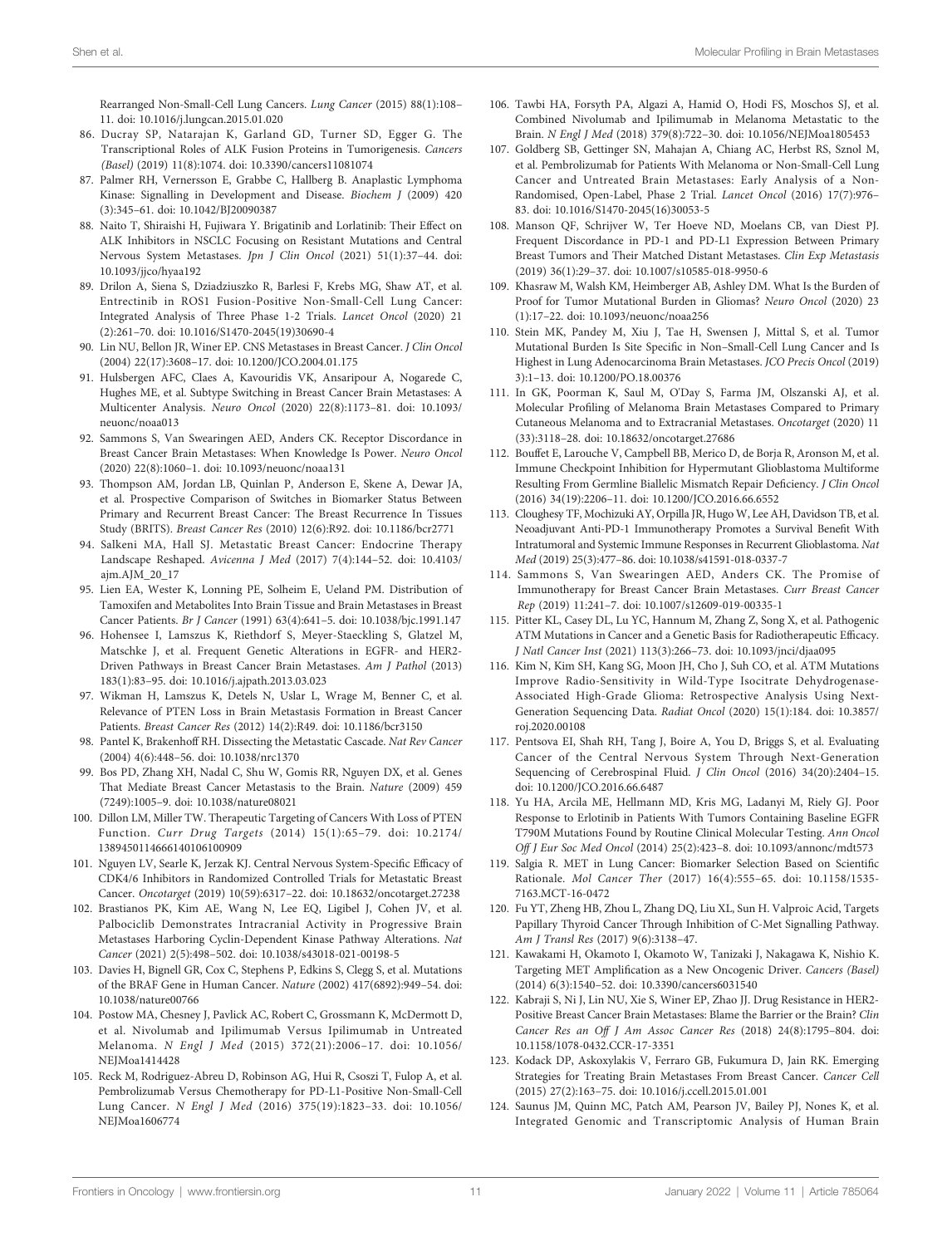<span id="page-13-0"></span>Metastases Identifies Alterations of Potential Clinical Significance. J Pathol (2015) 237(3):363–78. doi: [10.1002/path.4583](https://doi.org/10.1002/path.4583)

- 125. Ni J, Ramkissoon SH, Xie S, Goel S, Stover DG, Guo H, et al. Combination Inhibition of PI3K and Mtorc1 Yields Durable Remissions in Mice Bearing Orthotopic Patient-Derived Xenografts of HER2-Positive Breast Cancer Brain Metastases. Nat Med (2016) 22(7):723–6. doi: [10.1038/nm.4120](https://doi.org/10.1038/nm.4120)
- 126. Kodack DP, Askoxylakis V, Ferraro GB, Sheng Q, Badeaux M, Goel S, et al. The Brain Microenvironment Mediates Resistance in Luminal Breast Cancer to PI3K Inhibition Through HER3 Activation. Sci Transl Med (2017) 9(391): eaal4682. doi: [10.1126/scitranslmed.aal4682](https://doi.org/10.1126/scitranslmed.aal4682)
- 127. Kennecke H, Yerushalmi R, Woods R, Cheang MC, Voduc D, Speers CH, et al. Metastatic Behavior of Breast Cancer Subtypes. J Clin Oncol (2010) 28 (20):3271–7. doi: [10.1200/JCO.2009.25.9820](https://doi.org/10.1200/JCO.2009.25.9820)
- 128. Kakadia S, Yarlagadda N, Awad R, Kundranda M, Niu J, Naraev B, et al. Mechanisms of Resistance to BRAF and MEK Inhibitors and Clinical Update of US Food and Drug Administration-Approved Targeted Therapy in Advanced Melanoma. Onco Targets Ther (2018) 11:7095–107. doi: [10.2147/OTT.S182721](https://doi.org/10.2147/OTT.S182721)
- 129. Chen G, Chakravarti N, Aardalen K, Lazar AJ, Tetzlaff MT, Wubbenhorst B, et al. Molecular Profiling of Patient-Matched Brain and Extracranial Melanoma Metastases Implicates the PI3K Pathway as a Therapeutic Target. Clin Cancer Res an Off J Am Assoc Cancer Res (2014) 20(21):5537– 46. doi: [10.1158/1078-0432.CCR-13-3003](https://doi.org/10.1158/1078-0432.CCR-13-3003)
- 130. Kavouridis VK, Harary M, Hulsbergen AFC, Lo YT, Reardon DA, Aizer AA, et al. Survival and Prognostic Factors in Surgically Treated Brain Metastases. J Neurooncol (2019) 143(2):359–67. doi: [10.1007/s11060-019-03171-6](https://doi.org/10.1007/s11060-019-03171-6)
- 131. Li WY, Zhao TT, Xu HM, Wang ZN, Xu YY, Han Y, et al. The Role of EGFR Mutation as a Prognostic Factor in Survival After Diagnosis of Brain Metastasis in non-Small Cell Lung Cancer: A Systematic Review and Meta-Analysis. BMC Cancer (2019) 19(1):145. doi: [10.1186/s12885-019-5331-z](https://doi.org/10.1186/s12885-019-5331-z)
- 132. Robin TP, Camidge DR, Stuhr K, Nath SK, Breeze RE, Pacheco JM, et al. Excellent Outcomes With Radiosurgery for Multiple Brain Metastases in ALK and EGFR Driven Non-Small Cell Lung Cancer. J Thorac Oncol (2018) 13(5):715–20. doi: [10.1016/j.jtho.2017.12.006](https://doi.org/10.1016/j.jtho.2017.12.006)
- 133. Renaud S, Seitlinger J, Falcoz PE, Schaeffer M, Voegeli AC, Legrain M, et al. Specific KRAS Amino Acid Substitutions and EGFR Mutations Predict Site-Specific Recurrence and Metastasis Following Non-Small-Cell Lung Cancer Surgery. Br J Cancer (2016) 115(3):346–53. doi: [10.1038/bjc.2016.182](https://doi.org/10.1038/bjc.2016.182)
- 134. Johung KL, Yeh N, Desai NB, Williams TM, Lautenschlaeger T, Arvold ND, et al. Extended Survival and Prognostic Factors for Patients With ALK-Rearranged Non-Small-Cell Lung Cancer and Brain Metastasis. J Clin Oncol (2016) 34(2):123–9. doi: [10.1200/JCO.2015.62.0138](https://doi.org/10.1200/JCO.2015.62.0138)
- 135. Iuchi T, Shingyoji M, Itakura M, Yokoi S, Moriya Y, Tamura H, et al. Frequency of Brain Metastases in Non-Small-Cell Lung Cancer, and Their Association With Epidermal Growth Factor Receptor Mutations. Int J Clin Oncol (2015) 20(4):674–9. doi: [10.1007/s10147-014-0760-9](https://doi.org/10.1007/s10147-014-0760-9)
- 136. Iuchi T, Shingyoji M, Sakaida T, Hatano K, Nagano O, Itakura M, et al. Phase II Trial of Gefitinib Alone Without Radiation Therapy for Japanese Patients With Brain Metastases From EGFR-Mutant Lung Adenocarcinoma. Lung Cancer (2013) 82(2):282–7. doi: [10.1016/j.lungcan.2013.08.016](https://doi.org/10.1016/j.lungcan.2013.08.016)
- 137. Eichler AF, Kahle KT, Wang DL, Joshi VA, Willers H, Engelman JA, et al. EGFR Mutation Status and Survival After Diagnosis of Brain Metastasis in Nonsmall Cell Lung Cancer. Neuro Oncol (2010) 12(11):1193–9. doi: [10.1093/neuonc/noq076](https://doi.org/10.1093/neuonc/noq076)
- 138. Baek MY, Ahn HK, Park KR, Park HS, Kang SM, Park I, et al. Epidermal Growth Factor Receptor Mutation and Pattern of Brain Metastasis in Patients With Non-Small Cell Lung Cancer. Korean J Intern Med (2018) 33(1):168–75. doi: [10.3904/kjim.2015.158](https://doi.org/10.3904/kjim.2015.158)
- 139. Hsu KH, Tseng JS, Wang CL, Yang TY, Tseng CH, Chen HY, et al. Higher Frequency But Random Distribution of EGFR Mutation Subtypes in Familial Lung Cancer Patients. Oncotarget (2016) 7(33):53299–308. doi: [10.18632/](https://doi.org/10.18632/oncotarget.10715) [oncotarget.10715](https://doi.org/10.18632/oncotarget.10715)
- 140. Duffy MJ, Harbeck N, Nap M, Molina R, Nicolini A, Senkus E, et al. Clinical Use of Biomarkers in Breast Cancer: Updated Guidelines From the European Group on Tumor Markers (EGTM). Eur J Cancer (2017) 75:284–98. doi: [10.1016/j.ejca.2017.01.017](https://doi.org/10.1016/j.ejca.2017.01.017)
- 141. Owens MA, Horten BC, Da Silva MM. HER2 Amplification Ratios by Fluorescence in Situ Hybridization and Correlation With

Immunohistochemistry in a Cohort of 6556 Breast Cancer Tissues. Clin Breast Cancer (2004) 5(1):63–9. doi: [10.3816/CBC.2004.n.011](https://doi.org/10.3816/CBC.2004.n.011)

- 142. Onitilo AA, Engel JM, Greenlee RT, Mukesh BN. Breast Cancer Subtypes Based on ER/PR and Her2 Expression: Comparison of Clinicopathologic Features and Survival. Clin Med Res (2009) 7(1-2):4–13. doi: [10.3121/cmr.2008.825](https://doi.org/10.3121/cmr.2008.825)
- 143. Galluzzi L, Kepp O, Tajeddine N, Kroemer G. Disruption of the Hexokinase-VDAC Complex for Tumor Therapy. Oncogene (2008) 27(34):4633–5. doi: [10.1038/onc.2008.114](https://doi.org/10.1038/onc.2008.114)
- 144. Pedersen PL. Voltage Dependent Anion Channels (VDACs): A Brief Introduction With a Focus on the Outer Mitochondrial Compartment's Roles Together With Hexokinase-2 in the "Warburg Effect" in Cancer. J Bioenerg Biomembr (2008) 40(3):123–6. doi: [10.1007/s10863-008-9165-7](https://doi.org/10.1007/s10863-008-9165-7)
- 145. Schulten HJ, Bangash M, Karim S, Dallol A, Hussein D, Merdad A, et al. Comprehensive Molecular Biomarker Identification in Breast Cancer Brain Metastases. J Transl Med (2017) 15(1):269. doi: [10.1186/s12967-017-1370-x](https://doi.org/10.1186/s12967-017-1370-x)
- 146. Pleasance E, Titmuss E, Williamson L, Kwan H, Culibrk L, Zhao EY, et al. Pan-Cancer Analysis of Advanced Patient Tumors Reveals Interactions Between Therapy and Genomic Landscapes. Nat Cancer (2020) 1(4):452– 68. doi: [10.1038/s43018-020-0050-6](https://doi.org/10.1038/s43018-020-0050-6)
- 147. Priestley P, Baber J, Lolkema MP, Steeghs N, de Bruijn E, Shale C, et al. Pan-Cancer Whole-Genome Analyses of Metastatic Solid Tumours. Nature (2019) 575(7781):210–6. doi: [10.1038/s41586-019-1689-y](https://doi.org/10.1038/s41586-019-1689-y)
- 148. Mahal BA, Alshalalfa M, Kensler KH, Chowdhury-Paulino I, Kantoff P, Mucci LA, et al. Racial Differences in Genomic Profiling of Prostate Cancer. N Engl J Med (2020) 383(11):1083–5. doi: [10.1056/NEJMc2000069](https://doi.org/10.1056/NEJMc2000069)
- 149. van der Velden DL, van Herpen CML, van Laarhoven HWM, Smit EF, Groen HJM, Willems SM, et al. Molecular Tumor Boards: Current Practice and Future Needs. Ann Oncol Off J Eur Soc Med Oncol (2017) 28(12):3070–5. doi: [10.1093/annonc/mdx528](https://doi.org/10.1093/annonc/mdx528)
- 150. Laskin J, Jones S, Aparicio S, Chia S, Ch'ng C, Deyell R, et al. Lessons Learned From the Application of Whole-Genome Analysis to the Treatment of Patients With Advanced Cancers. Cold Spring Harb Mol Case Stud (2015) 1(1):a000570. doi: [10.1101/mcs.a000570](https://doi.org/10.1101/mcs.a000570)
- 151. Schwaederle M, Parker BA, Schwab RB, Fanta PT, Boles SG, Daniels GA, et al. Molecular Tumor Board: The University of California-San Diego Moores Cancer Center Experience. Oncologist (2014) 19(6):631–6. doi: [10.1634/theoncologist.2013-0405](https://doi.org/10.1634/theoncologist.2013-0405)
- 152. Keating NL, Landrum MB, Lamont EB, Bozeman SR, Shulman LN, McNeil BJ. Tumor Boards and the Quality of Cancer Care. J Natl Cancer Inst (2013) 105(2):113–21. doi: [10.1093/jnci/djs502](https://doi.org/10.1093/jnci/djs502)

Conflict of Interest: CA receives research funding from PUMA, Lilly, Merck, Seattle, Genetics, Nektar, Tesaro, G1-Therapeutics, ZION, Novartis, and Pfizer; a compensated consultant role from Genentech (1/2019–), Eisai (1/2019–), IPSEN (2/2019–), Seattle Genetics (11/15/2019–11/15/2020), Astra Zeneca (3/2020–6/ 2020), Novartis (5/2020–5/2022), Immunomedics (10/1/2020–9/22/2021), Elucida (9/2020), and Athenex (2/2021–2/2023); and royalties from UpToDate and Jones and Bartlett. AS receives research funding (paid to institution) from Bristol Myers Squibb, Immunocore and Merck and a compensated consultant role from Novartis, Pfizer, Iovance, and Regeneron. ZR receives royalties for intellectual property related to cancer molecular diagnostic testing that has been licensed to Genetron Health and is managed by Duke University. JC receives research funding (as PI) from Bristol-Myers Squibb, Genentech, Spectrum, Adaptimmune, Medpacto, Bayer, AbbVie, Moderna, GlaxoSmithKline, Array, AstraZeneca, Grid Therapeutics, and CBMG; speaker at Merck and AstraZeneca; adviser at AstraZeneca (10/2018, 10/26/19), Guardant (12/18/18), Merck (3/8/19), Pfizer (1/ 10/20), NGM Biopharmaceuticals (1/20/20), Spectrum (9/18/20), Genentech (11/ 1/20); travel from Merck, AstraZeneca, Pfizer, and NGM Bio; Board of Directors at Lung Cancer Initiative of North Carolina (uncompensated); and DMSC at G1 Therapeutics.

The remaining authors declare that the research was conducted in the absence of any commercial or financial relationships that could be construed as a potential conflict of interest.

Publisher's Note: All claims expressed in this article are solely those of the authors and do not necessarily represent those of their affiliated organizations, or those of the publisher, the editors and the reviewers. Any product that may be evaluated in